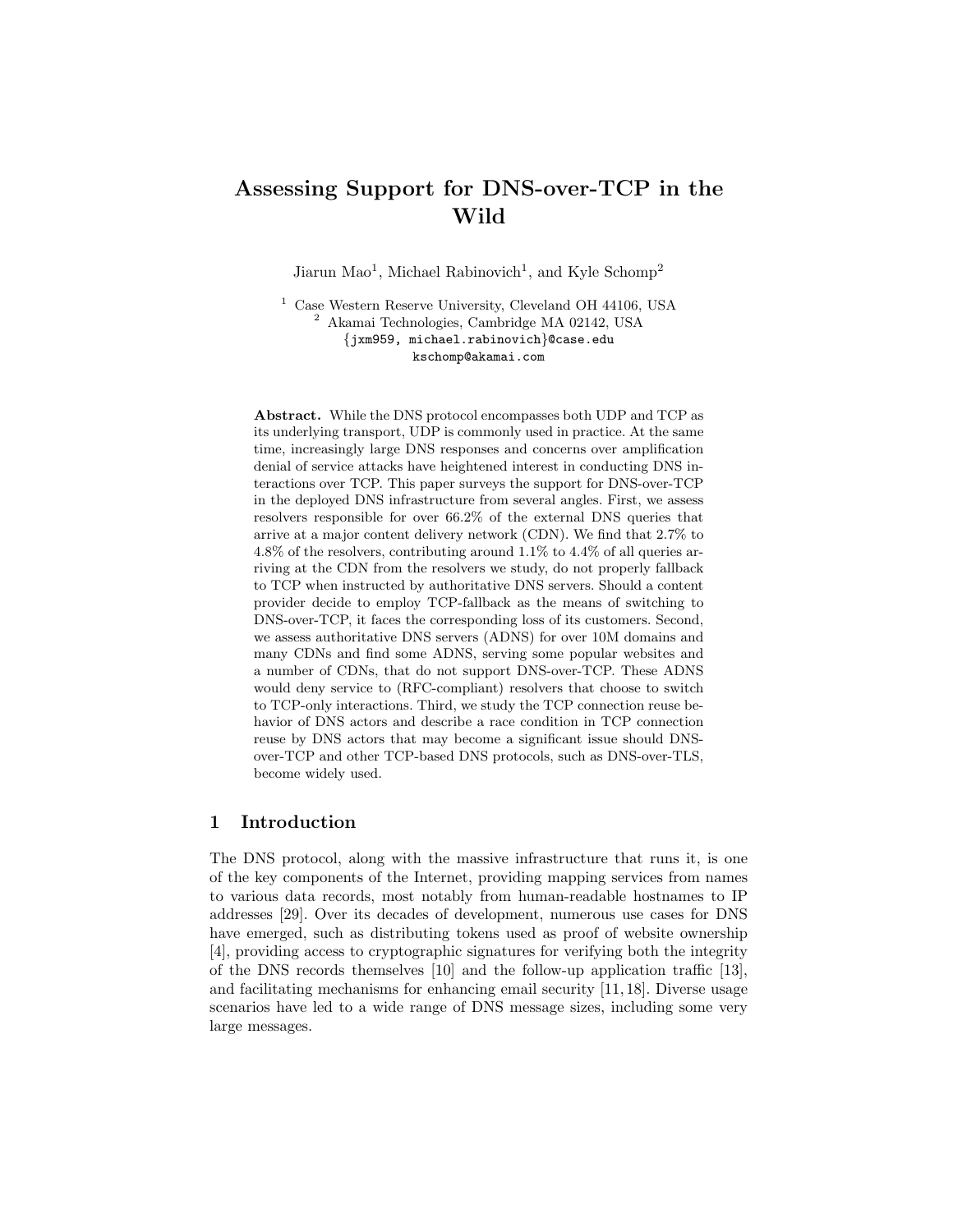DNS can use either UDP or TCP as transport, but UDP is overwhelmingly used in practice: only 0.02% of DNS queries in our log of DNS queries at a major content delivery network (CDN) arrive over TCP. Using UDP is attractive because it is light-weight, and most DNS messages fit within a datagram and even within the 512-byte limit stipulated for DNS-over-UDP, per RFC 883 [28]. Moreover, the optional EDNS0 payload size allows larger UDP messages [37].

However, there are still messages that may be too large even for EDNS0 payload size. Further, large UDP responses make DNS an easy vector for amplification denial of service attacks  $[26, 32]$ , since an attacker can  $(i)$  elicit a large response from a legitimate server using a comparatively small query and  $(ii)$ spoof the source IP address of the victim, causing the server to send its (large) response to the victim. Thus, there is an increased interest in expanding the use of TCP for DNS interactions. Support for TCP allows much larger DNS messages (up to 65535 bytes) and effectively limits amplification attacks as large messages are not transferred until after the TCP handshake verifies the authenticity of the client's IP address; note that packets exchanged during the handshake are all equal size, precluding amplification in packet size  $-$  if not number of packets due to server-side retries [23] – during the handshake itself.

According to the protocol, a DNS interaction can occur over TCP at the discretion of either the client or the server. The client can simply send its query over TCP. The server can force a "TCP fallback" by responding to a UDP query with a partial UDP response and the truncated flag (TC) to indicate the truncation. The client should then retry the query over TCP.

The heightened interest in DNS-over-TCP brings an important question: if one party chooses to use TCP for DNS interactions, is there a risk that the other party may not support it properly, given that the current practice is to use UDP virtually exclusively? In fact, a past study of DNSSEC deployment provided an indication that some resolvers may not be TCP-capable [24], adding impetus to a more comprehensive look into this issue.

In this paper, we investigate the support for DNS-over-TCP in the deployed DNS infrastructure from several angles. First, we assess the support for TCPfallback by recursive resolvers, using various measurement techniques to explore different classes of resolvers, that in the aggregate are responsible for a large portion of Internet DNS activity. Second, we assess DNS-over-TCP support by authoritative DNS servers (ADNS) serving many domains – including popular ones – and a large number of content delivery networks. Third, we study the behavior of these DNS actors with regard to an important aspect of DNS-over-TCP behavior, namely, reuse of TCP connections for multiple queries. Our key findings are:

– We show that the egress resolvers follow complex patterns in interacting with authoritative servers that force TCP-fallback, with only half of resolutions exhibiting a "canonical" pattern of one UDP query followed by one TCP query. Consequently, we design and validate an algorithm for characterizing egress resolvers' TCP-fallback capability from complex patterns.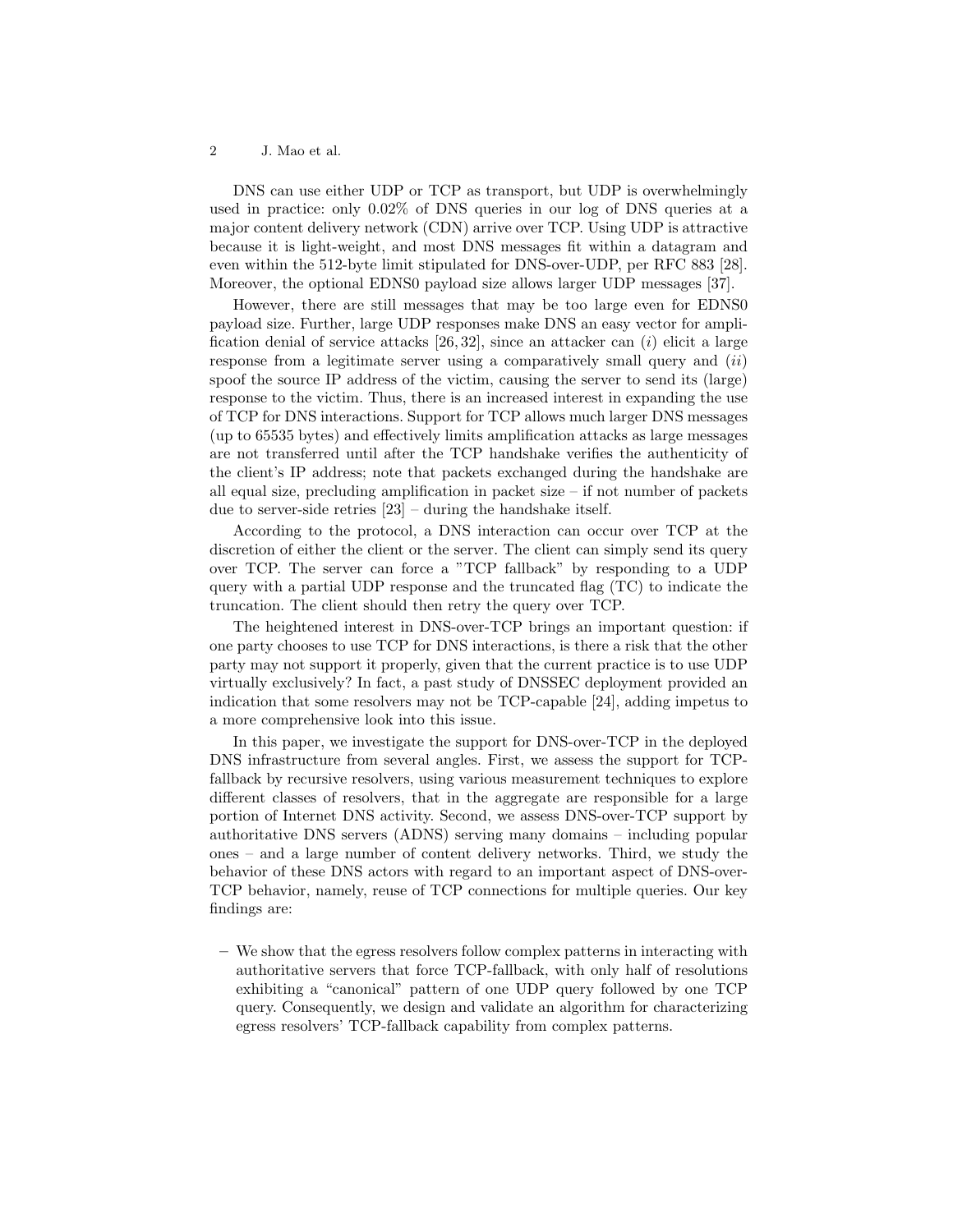- Among the egress resolvers we study, we find  $2.7\%$  to  $4.8\%$  to be incapable of TCP-fallback. Moreover, by analyzing the DNS logs of the major CDN, we show that these TCP-fallback incapable resolvers tend to be generally as active as their TCP-fallback capable counterparts, as they account for 1.1% to 4.4% of DNS queries received by the major CDN from the resolvers we study. We believe content providers are unlikely to move to a technology that leads to failure of such a fraction of DNS queries and potentially cuts off a non-negligible amount of their consumers.
- We find that around  $3\%$  of popular websites, and  $5\%$  of domains at large, with at least some ADNS failing to answer DNS-over-TCP queries. Moreover, a surprisingly large fraction of CDNs, 11 out of 47 CDNs we consider, have at least one authoritative DNS server with no DNS-over-TCP support. Again, we believe, with these results, resolver operators would be hesitant to unilaterally switch to DNS-over-TCP and potentially block their users from a non-negligible portion of Internet content.
- We identify an edge case in the DNS-over-TCP protocol that can cause unnecessary query retries and uncover some DNS-over-TCP implementation bugs in two major CDNs. We propose simple changes to the protocol that would remove this vulnerability.
- We demonstrate that, despite the steady decrease in the number of open resolvers, active scanning can still discover egress resolvers<sup>3</sup> responsible for a substantial portion of the Internet DNS activity. In all, the egress resolvers discovered via our active scanning techniques contributed 66.2% of the DNS queries in the major CDN's DNS logs. Because this CDN handles a large portion of the global Internet traffic, we believe the discovered egress resolvers are responsible for a generally commensurate fraction of the overall DNS activity.

The datasets collected through active measurements and analyzed in this study that are not related to the major CDN are publicly available at [1].

### 2 Terminology

DNS literature uses the terms "resolver", "recursive resolver (RDNS)", and "local DNS server (LDNS)" to refer to the servers that provide DNS recursive resolution service to end-user devices. We will use the term resolver. "Open resolver" refers to a resolver that accepts DNS queries from the public Internet, as opposed to being restricted to specific clients. The term "authoritative DNS server (ADNS)" refers to servers that maintain DNS records for a section of the DNS namespace (a "zone") and are able to provide authoritative DNS responses to queries for names within the zone.

Some DNS deployments exhibit complex resolution paths (Figure 1) involving multiple resolvers as discussed in [34]. Following [34], we refer to the resolver that receives DNS queries directly from end clients as "ingress resolver", while

<sup>3</sup> The resolvers that directly interact with authoritative DNS servers – see Section 2.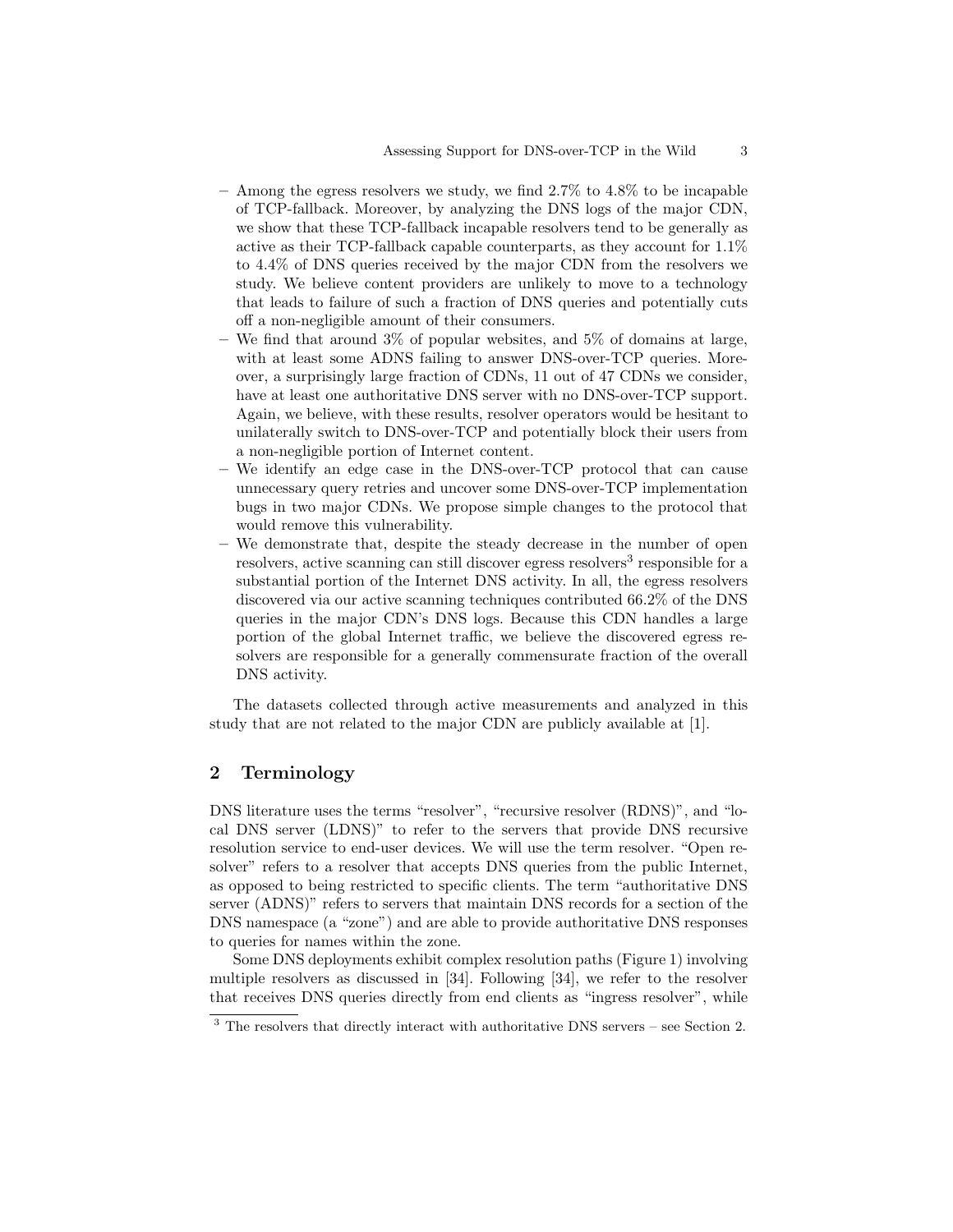4 J. Mao et al.



Fig. 1: An example of a complex resolution path which involves ingress and egress resolvers.

an "egress resolver" communicates directly with authoritative DNS servers. The ingress resolver may also act as an egress resolver or may forward queries from the end clients, potentially through several intermediaries, to an egress resolver that obtains the response from the authoritative servers and forwards the response back to the ingress resolver, which finally sends the response back to the client. In the latter case, the ingress resolver is often referred to as a "forwarder".

A DNS query includes multiple fields. Of particular relevance to this paper are the query string, denoted "QNAME", which is a name within the DNS namespace and the query type, denoted "QTYPE", which indicates what type of resource is desired (e.g., "A" for an IPv4 address, "MX" for a mail server, and "TXT" for arbitrary text).

DNS TCP fallback refers to a scenario in which the ADNS sets the TC flag in its response to a UDP query, indicating a truncated response (we also use "TC response" for brevity), and the querying resolver repeats its query through TCP to retrieve the full response. Modern DNS platforms often employ collaborative resolution, where a resolver may forward the follow-up querying tasks to one of its resolver peers [3,31,34], complicating the analysis of TCP-fallback capability. In our characterization of resolvers' TCP behavior, we identify TCP-fallback capable resolvers by the initial UDP query, whether the subsequent TCP fallback arrives from the same resolver or from a peer. Because we find negligible number of DNS interactions to be originally conducted over TCP, we equate DNS-over-TCP capability of resolvers with their TCP-fallback capability in this paper.

### 3 Related Work

Geoff Huston measured DNS TCP-fallback support among resolvers in 2013 [17]. He found that 83% of 80,505 measured resolvers are capable of TCP-fallback. In our study 8 years later, we find much greater support, with 95.2% - 97.3% of 116,851 measured resolvers being TCP-fallback capable. A further explanation for the difference besides time is that Huston did not consider collaborative resolution, where the the original UDP and the followup TCP queries come from different resolvers (see Section 4.3).

TCP fallback was also considered by Moura et al. as part of a broader study on the implications of large DNS responses [30]. By using a passively collected dataset at .nl TLD, this study observed many more recursive resolvers than we could with active measurements (over 3M vs. over 100K in our study) but at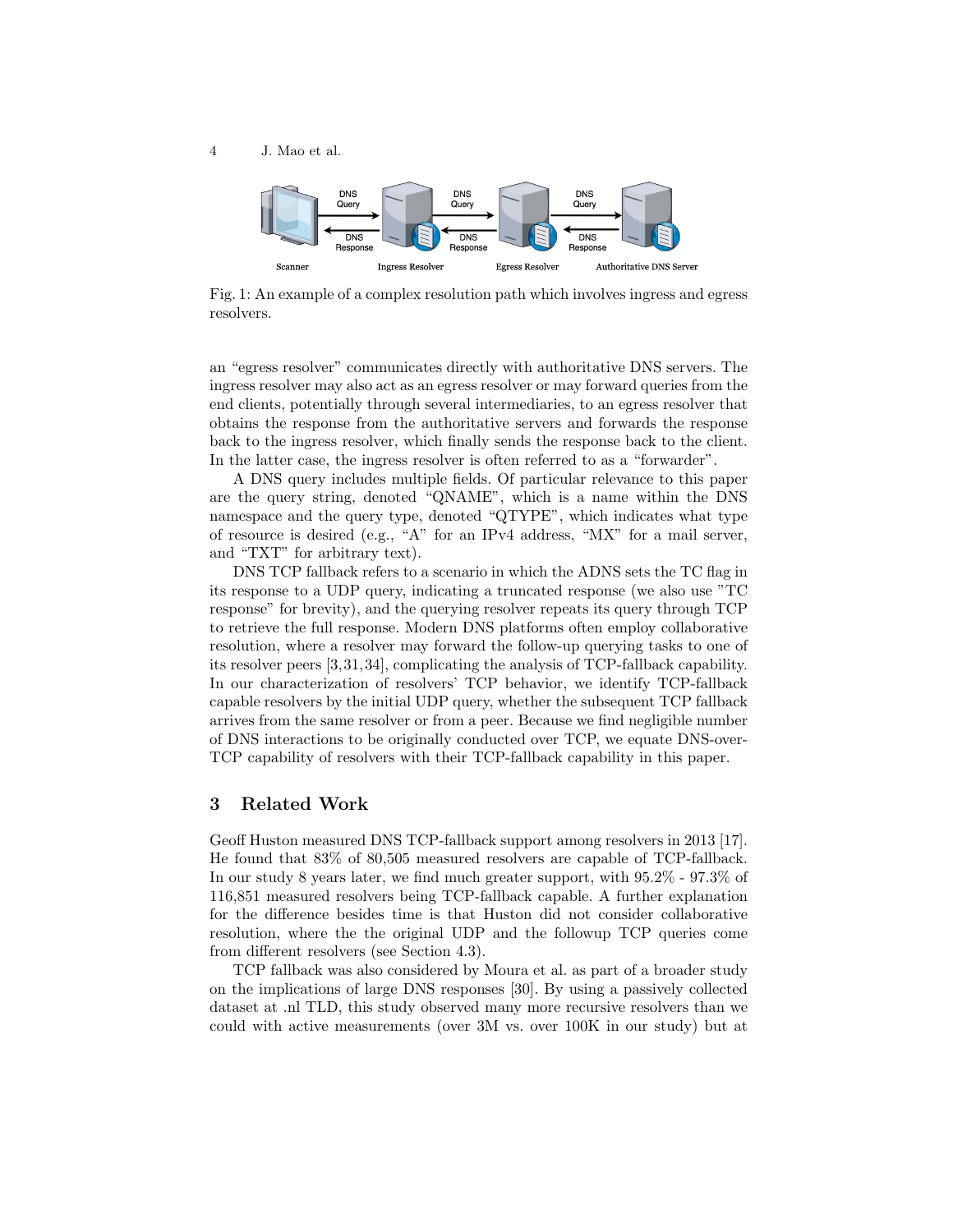the expense of less accurate analysis due to inability to craft special queries with unique names<sup>4</sup>. In particular, this study could only indirectly bound the effect of collaborative resolution, while we are able to associate queries that belong to the same resolution, via names that are used only once, whether or not they come from the same resolver. Moura et al. also assesses the TCP fallback failure to be more prevalent than we observed: after correcting for the specifics of Google's resolution platform, they found roughly 7–10% of truncated responses to lack a TCP query follow-up<sup>5</sup>. In contrast, we estimate that, out of all queries to a major CDN from the resolvers we study, around  $1.1-4.4\%$  of queries are from the resolvers incapable of TCP fallback.

In 2016, Shulman and Waidner [35] studied the support for DNS-over-TCP in ADNS and found nearly 20% of the 170K ADNS serving the top 50K domains in the Alexa list could not return a DNS response over TCP. In contrast, we find 423K (95%) out of 445K tested ADNS in our All Domain List (described in Section 5) to be *always*  $TCP\text{-} capable^6$ . Clearly, we observe substantially lower levels of incapability. Further, Shulman and Waidner found that the majority of failures (13% of all ADNS) occurred after the TCP handshake, while the experimental client was waiting for the DNS response. In our study, we found the opposite: 3.8% of the total tested ADNS failed exclusively during the TCP handshake and only 1.2% ever failed after the TCP handshake.

Vixie and Schryver [38] propose opportunistically setting the TC flag in DNS responses as a mitigation technique for reflection and amplification attacks, rather than dropping queries outright. A legitimate resolver can then retry over TCP, while the attacker gains no amplification from the responses. However, this technique is only effective if the legitimate resolvers support DNS-over-TCP.

Several works [5, 7, 25, 40] study the impact of encrypting DNS (i.e., DNSover-TLS, or DoT, [15] and DNS-over-HTTPS, or DoH, [12]). In particular, Zhu et al. [40] argue that DNS-over-TLS has acceptable performance costs, in large part due to connection and TLS negotiation reuse. While both DOT and DOH use TCP for transport, these are new protocols that require an explicit adoption by the parties. In contrast, DNS-over-TCP and TCP fallback are part of the existing DNS standard that must be supported by every party. Thus, in principle, an ADNS should be able to switch to TCP unilaterally. Our study examines the extent to which this holds in practice. At the same time, the race condition we uncover (Section 6) applies to both DoT, which explicitly adopts the connection management from DNS-over-TCP (see Section 3.4 in [15]), and DoH as judged from our personal communication with one of the leading CDNs. Thus, in this aspect, our study informs potential support for encrypted DNS.

<sup>4</sup> Other available passive datasets, such as DITL [9] entail a similar limitation.

<sup>5</sup> Indeed, 47% of 15-21% of TC responses initially found without a TCP query followup were to Google resolvers, virtually all of which the authors later assessed to be successful fallback to TCP, leaving 7–10% of TC responses still without a TCP followup.

 $^6$  While in Section 5 we categorize TCP support by domain to demonstrate the impact to clients using TCP as their transport medium, here we categorize by ADNS for easy comparison to Shulman and Waidner.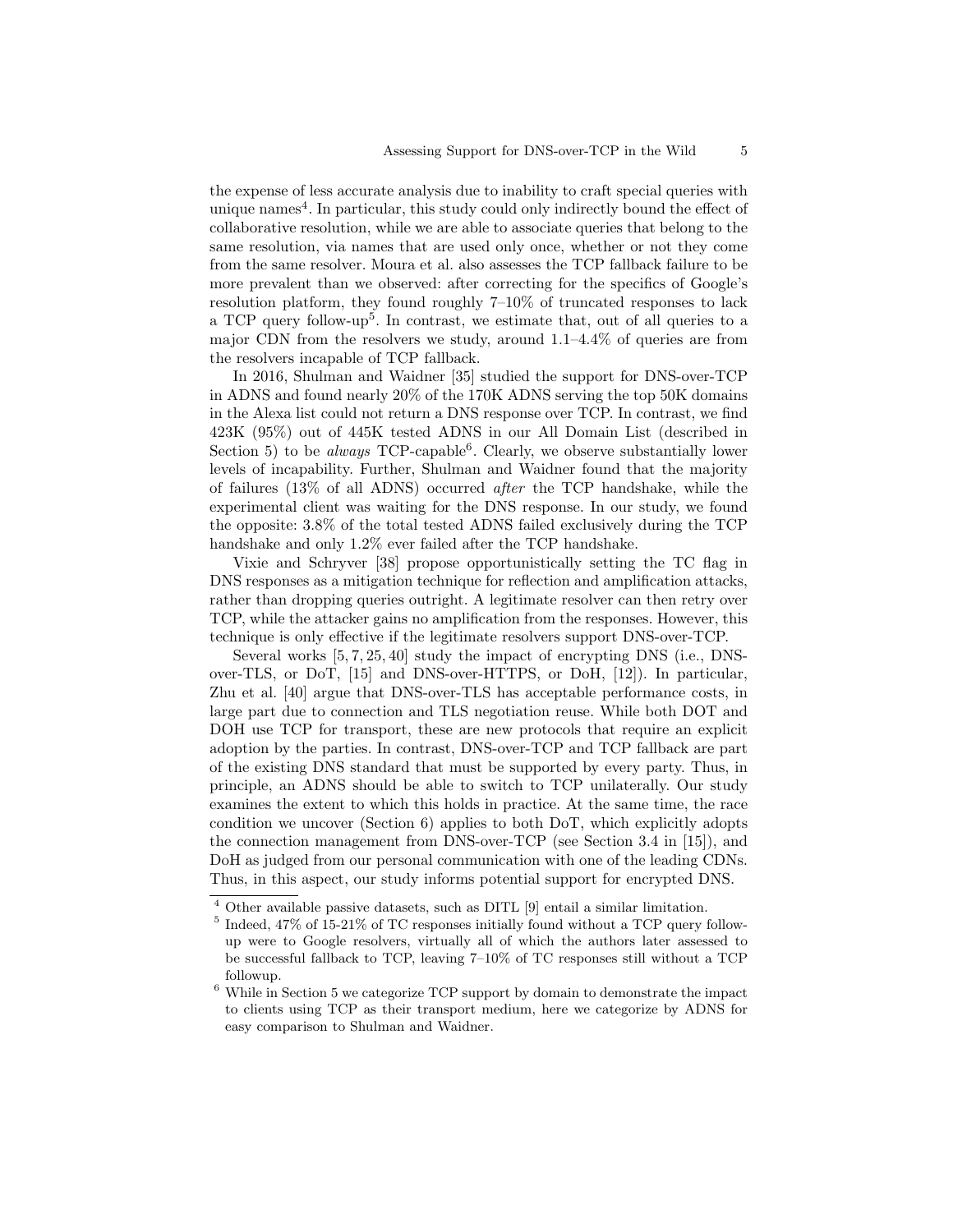### 4 TCP Fallback Support by Recursive Resolvers

#### 4.1 Methodology

To investigate DNS-over-TCP support in resolvers, we collect datasets from four sources. Three of the datasets are actively collected; each offers a view into a specific population of resolvers and we collect all three to provide a larger view of resolvers on the Internet. The fourth dataset is aggregated logs from the ADNS servers of a major CDN, which we use to assess the coverage of our study and evaluate the activity level of the resolvers collected in the active datasets.

A limitation of our study is that it focuses on DNS interactions over IPv4 and does not consider IPv6. While we are currently expanding our experiments to cover IPv6, we note that IPv4 still dominates DNS traffic: in the major CDN dataset, queries conducted over IPv4 outnumber IPv6 by 11:1. Further, there is no reason to believe that the choice of the network-layer protocol version would affect the application-level behavior of DNS resolvers<sup>7</sup>.

Next, we describe the details of the experiments run to produce each dataset.

Open Resolvers Scan We scan the entire IPv4 public address space (barring reserved addresses and our exclusion list, see Section 7) between February 10 and 11, 2021, with DNS queries for names from our experimental zone, in search of open resolvers. If the scanned IP address returns a DNS response with a NOERROR response code and a resource record, the scanner will send follow-up queries to the discovered ingress resolver to assess support for DNS-over-TCP. Because some ingress resolvers dynamically change IP addresses – a previous study shows that 52.2% of the ingress resolvers change their IP addresses within a week [22] – we launch the DNS-over-TCP capability testing right after the discovery of an ingress resolver, to minimize interference caused by address churn. All queries encode the IP address of the ingress resolver and a nonce so that they cannot be answered from cache.

In probing the discovered ingress resolvers, our goal is to test the TCPfallback capability of the egress resolvers the open resolvers use by forcing the egress resolver to switch to TCP after a UDP query. The scanner sends two follow-up queries, one A-type and one MX-type (for ease of comparison with our other datasets below which use the same type). Our experimental zone has a single ADNS server that is configured to respond to both queries with the TC flag set and 0 resource records, so that the egress resolvers must re-query over TCP to obtain the records.

Enterprise Resolvers Scan In an effort to assess recursive resolvers used by major enterprises, which are often protected by firewalls that forbid any DNS queries from the outside, we leverage a technique introduced by Klein et al. [19] to induce MX queries from the resolvers used by enterprises to our ADNS. The experiment was conducted on February 15, 2021, and used the Majestic Top

<sup>7</sup> Indeed, a study [30] concerning large DNS responses did include both IPv4 and IPv6 traffic and did not note significant variations in behavior between the two.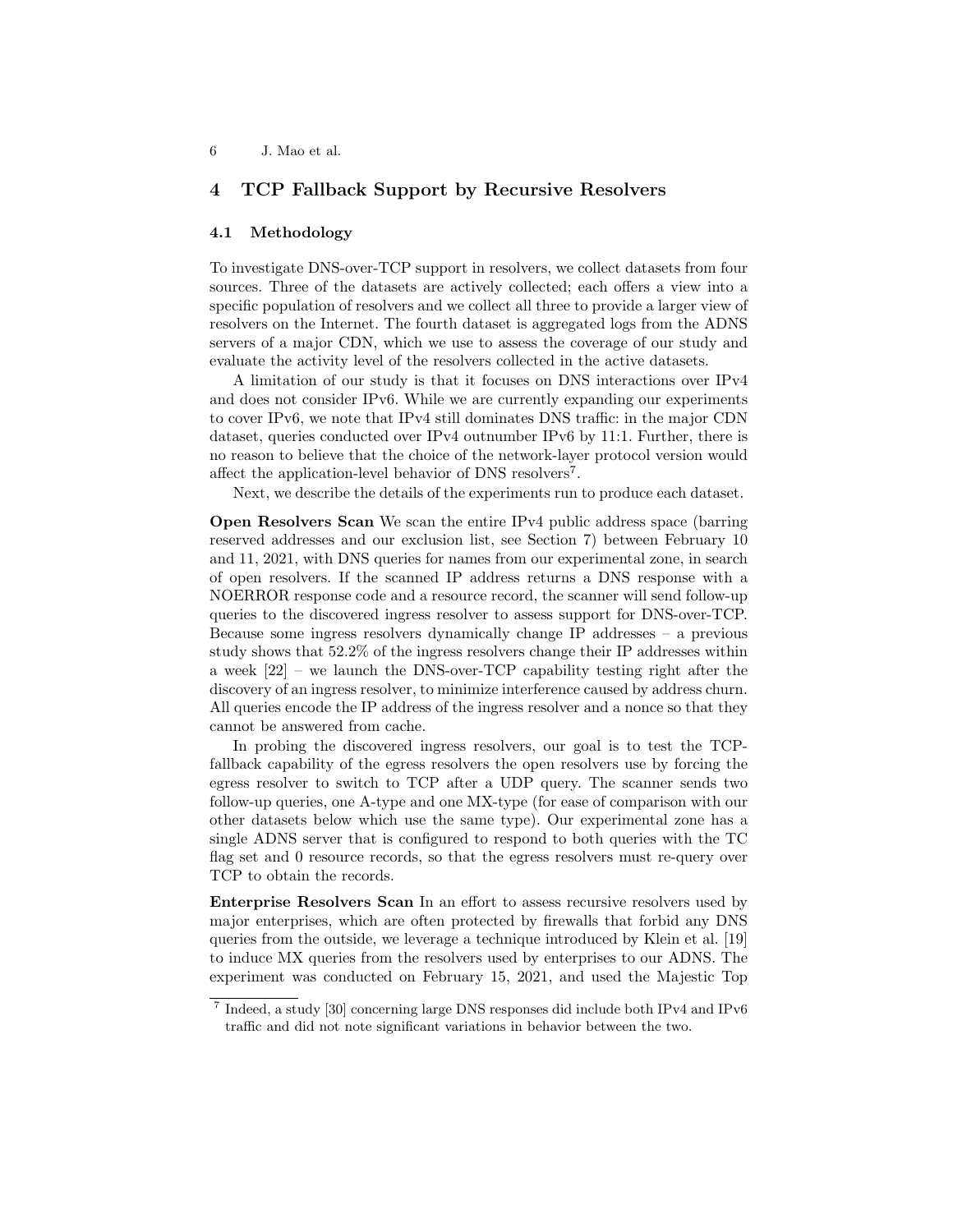

Fig. 2: Inducing a DNS resolution from a private enterprise resolver.

Fig. 3: Egress resolvers discovered in our experiments.

Million "Root Domains List"  $[27]$  – which includes many major enterprises – fetched on February 14, 2021.

We measure TCP fallback support of enterprise resolvers using the following process, illustrated in Figure 2:

- 1. For each mail server used by the enterprise domain (obtained from the MX records of the domain), in the decreasing preference order, we send an email through SMTP and, if failed, through SMTPS, using Python's smtplib library. We stop iterating through the mail servers in this enterprise domain if smtplib reports no error. We use random strings as recipients of our emails (i.e., "[random]@majestic.domain"), which are highly unlikely to collide with existing recipients, and we embed the enterprise domain in the sender's email address (i.e., "research@majestic-domain.our.zone").
- 2. When the destination mail server receives the email for the non-existent recipient, the mail server should generate a delivery-status-notification (DSN) and send it back to the original sender, as required by RFC 5321 [21]. To return the DSN, the mail server must lookup via DNS the MX record of the original sender's domain (i.e., "majestic-domain.our.zone"), although some resolvers send our ADNS an A-type query for the same name, instead. We interpret the latter as a misunderstanding of implicit MX records stated in RFC 2821 [20], which allows mail servers to use the A record of the sender's domain if no MX records are found. For the purposes of our study, either an MX-type or A-type query from the resolver is sufficient, so we use both.
- 3. The enterprise resolver interacts with our ADNS to resolve either an MX or A query over UDP. Since our ADNS responds to either query with an empty answer section and the TC flag, the resolver must support TCP-fallback in order to successfully obtain the MX and A records.
- 4. If the mail server receives a successful response from its resolver, the mail server then sends the DSN back to our scanner (which we set up to double as the MX server for our zone). Regardless, we can assess the TCP-fallback capability of the resolver by observing a TCP query from it (or lack thereof).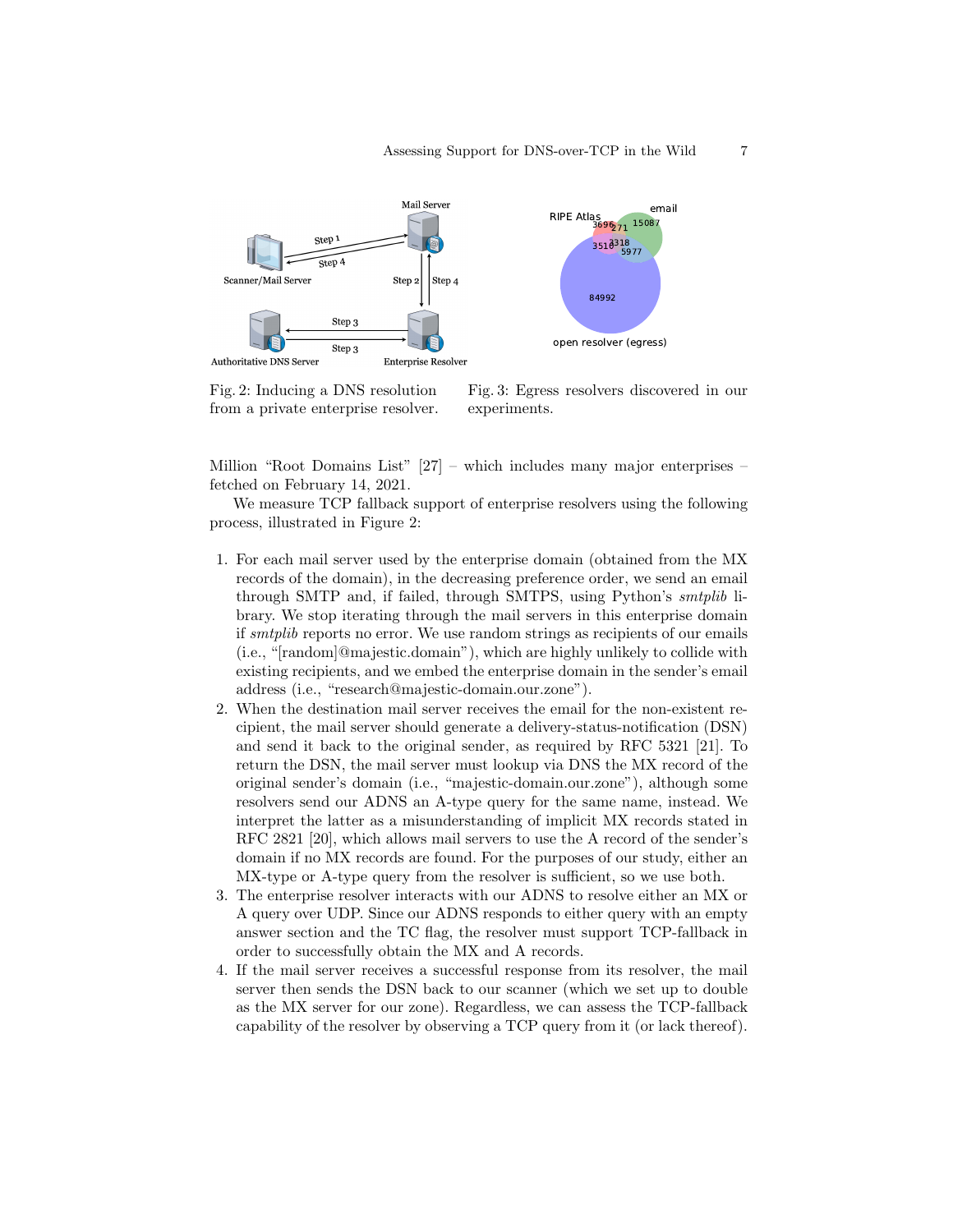Note that for the above technique to work, several prerequisites must be met. First, the mail servers must be willing to receive mail from our SMTP client. Second, the mail server must attempt to send the DSN back to the original sender. Often in our measurement the mail servers indicate an error within the SMTP interaction instead of resolving our MX record and delivering the DSN. Further, some mail servers have catch-all inboxes and provide no feedback about non-existing recipients at all. Another frequent occurrence is that the resolver performs the MX lookup, but the mail server does not send a DSN message to our scanner. In this case, we can still ascertain that the resolver is TCP-fallback capable since the lookup completed.

Another assumption behind this experiment is that enterprise mail servers use the enterprise's general resolution path rather than resolve queries themselves (in which case we would be measuring the TCP-fallback capability of the mail servers rather than the enterprise resolvers). A supporting evidence for this assumption is that there is a large overlap between the resolvers discovered in our enterprise and open resolver scans (see below).

RIPE Atlas Probes Experiment We use the RIPE Atlas platform to gain an insight into another slice of resolvers. RIPE Atlas [33] is a volunteer-based Internet measurement platform managed by RIPE NCC, where each volunteer deploys a measurement probe in their home or institutional network, and experimenters can conduct various measurements from the probes, including DNS resolutions. RIPE Atlas has probes deployed worldwide, but particularly dense deployment in Europe and North America. We used 11,522 probes in our experiments – all available probes that were suitable for our purpose, i.e., those having an IPv4 prefix and not tagged as having problems in resolving DNS queries.

Similar to the technique in the open resolver scan, we embed the probe ID in the DNS query, which makes each probe's query unique and ensures that no resolvers reuse cached responses to answer queries from multiple probes. Further, we direct the probes to use their configured DNS resolvers – whether they happen to be open or closed – to process our queries. Thus, the RIPE Atlas dataset explores a potentially distinct set of resolvers from our open resolver and enterprise email scans. Like the open resolver scan, a RIPE Atlas probe sends a type-A and a type-MX query to its configured resolver, and our ADNS replies to both of these queries with zero resource records and the TC flag.

DNS Logs of a Major CDN Lastly, we collect one week in February 2021 of aggregated logs from the authoritative DNS servers of a major CDN. The dataset includes source IP addresses (i.e., egress resolver) and the counts of queries from each address fielded by the CDN during that week. Due to the high aggregation level, we are not able to identify whether the resolvers in the logs are TCP-fallback capable by observing TCP follow-up queries to TC flag responses. Instead, we use the CDN dataset to assess the coverage of our study and use the relative counts of queries to evaluate the popularity of the resolvers we measure.

Measurement Instrumentation Losses Our measurements are susceptible to packet losses due to unreliable UDP messages, the ADNS potentially not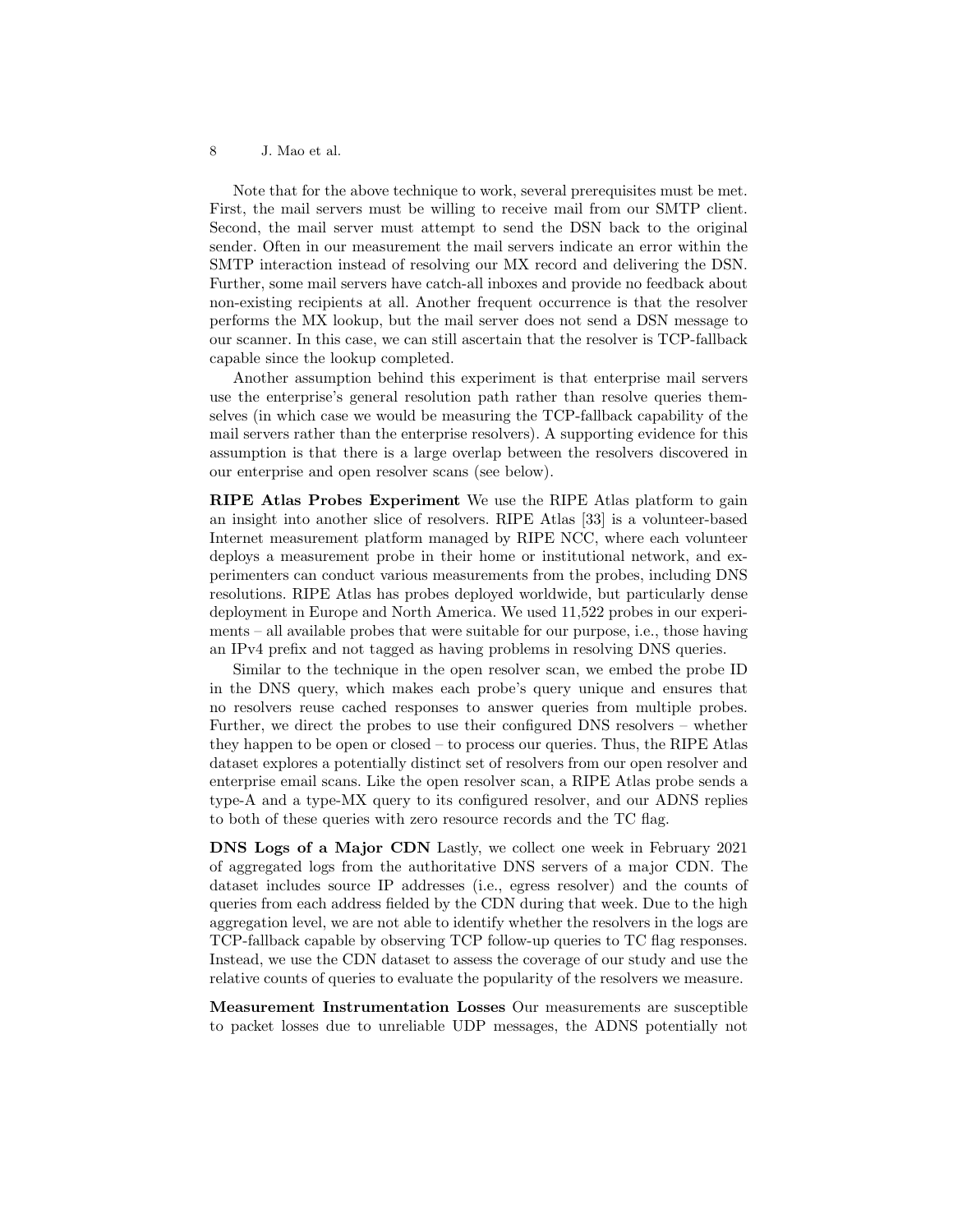responding to some queries due to overload, and the scanner not exploring discovered ingress resolvers. We can't formally assess the number of UDP datagrams lost in-network before they reach our hosts, but we have no reason to suspect an unusually high packet losses during our experiments. On the ADNS side, we find that 16 out of 13,836,165 total UDP queries were left without response across all three datasets, which is negligible. Among the TCP queries, 13,793 out of 11,692,210 TCP queries were not responded to, a high response rate of 99.9%. Moreover, our classification strategy (see Section 4.3) is based on the TCP queries that arrive; thus, the unresponsive TCP queries do not affect the accuracy of our egress resolver classification.

As time is a factor in our algorithm (see Section 4.3), we investigate how quickly our ADNS responds to UDP queries. The average response time for UDP queries is  $38\mu s$ , with 3.0ms standard deviation, so the response is usually very quick. Indeed, the ADNS response took greater than 1s for only 302 (0.002%) of UDP queries, still substantially below the 2s threshold used in our algorithm. We conclude that delays in our ADNS do not materially affect our analysis.

Another source of measurement loss is on the scanner during the open resolver scan. Our scanner uses an LRU cache to keep track of the most recent 200K {QNAME, QTYPE} pairs that produced answers from scanned ingress resolvers. This is to ensure that our scanner does not send follow-up queries to superfluous repeated responses to our scanning queries that some ingress resolvers keep sending. The entries in the cache are identified using a 64-bit xxHash value for performance, and the check if an arriving response is already present in the LRU cache may return false positives on collisions, in which case our scanner will not measure the responding ingress resolver. Our scanner explored 3,051,701 out of 3,052,913 (99.96%) responding ingress resolvers. The small number of unexplored ingress resolvers slightly reduces the number of assessed egress resolvers but does not materially affect our results.

#### 4.2 Datasets

In the open resolver scan, we discovered 97,797 egress resolvers, and 3,052,913 open ingress resolvers.<sup>8</sup> It is important to note that, while the open resolver scan only engages with DNS resolution systems through open ingresses, the measured egress resolvers include both open and closed ones. In particular, we found a sizable number of egress resolvers discovered through the open resolver scan to also serve enterprise networks.

In the email scan, we discovered 24,653 egress resolvers, serving enterprises responsible for 192,164 websites from the Majestic 1M list. In the rest of the

<sup>8</sup> We discover substantially more open ingress resolvers than other recent scans ( [2,36]). The likely cause of this discrepancy is that those scans do not include ingress resolvers that respond from a different port (not 53) than the port used in probing, a behavior first observed in [34]. Indeed, our results include 2,010,584 (65.9%) ingress resolvers that do respond from port 53, closely matching the number of resolvers reported by the previous scans.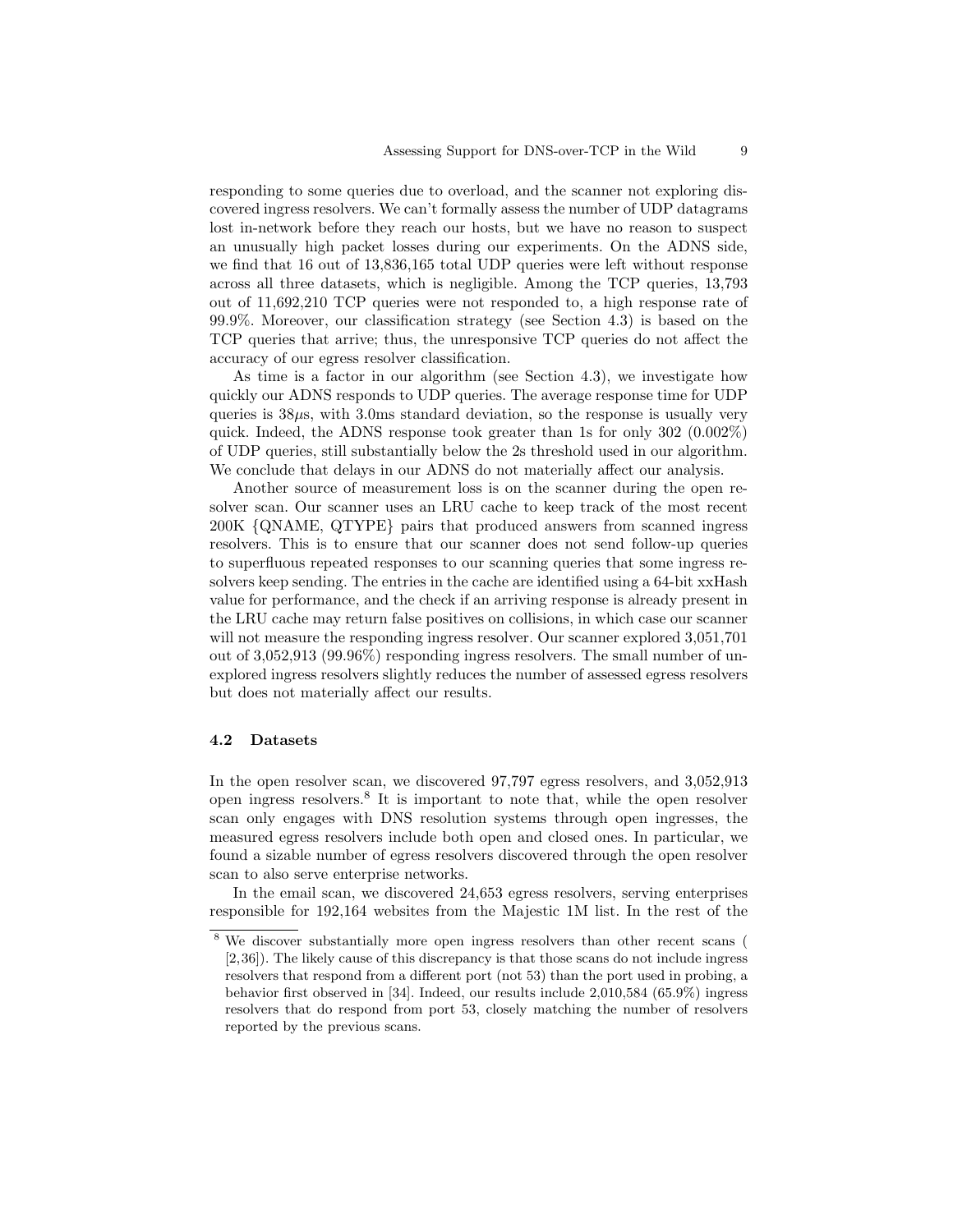paper, we refer to these resolvers as "serving a domain" or "used by a domain" for brevity, meaning that these resolvers provide resolution services for clients from the enterprises that operate or are responsible for those domains. We stress that in this experiment, we assess resolvers that the enterprises use, regardless of whether they are operated by themselves or an external DNS service provider.

Finally, in the RIPE Atlas measurement, we discovered 10,795 egress resolvers.

While each of the above datasets aims to capture a distinct class of egress resolvers – the open resolver scan finds public resolvers or those used by open forwarders, the email scan finds resolvers used by enterprises, and the RIPE Atlas scan finds closed resolvers in use by home networks or institutions – unsurprisingly, there is some overlap. Figure 3 is a Venn diagram of the egress resolvers in each dataset. While the overlap is significant, each datasets contributes a significant number of net new egress resolvers. Thus, all three datasets contribute to a more comprehensive picture of DNS-over-TCP support in the wild. In the aggregate, we discover and investigate 116,851 egress resolvers across all three datasets. These resolvers contribute 66.2% of the external queries in the CDN logs. Note that the CDN uses DNS internally as part of the platform operation, and DNS queries originating from the CDN do not represent end-user resolutions. Since this CDN delivers large amounts of popular content accessed by most Internet users, this finding shows that, despite drastic reduction in the number of open resolvers, active measurements can still assess a significant portion of the DNS activity on the Internet. For the rest of the paper, we focus on the aggregate set of egress resolvers, unless otherwise stated.

#### 4.3 Resolver Categorization Algorithm

Our open resolver scan finds a large fraction of failed DNS interactions when the ADNS forces TCP fallback: almost a quarter (24.35%) of the overall type-A resolutions involving TCP fallback ultimately fail, i.e., the ingress resolver returns a response with an error flag, or response with no TC flag and no resource records, or no response at all (despite having been discovered through a successful UDP-based DNS probe) or the response carrying a wrong transaction ID. However, it is unclear if these failures are not due to a potential bias in the set of the ingress resolvers we are able to interact with, since they are selected based on a specific trait (being open to external queries) that distinguishes them from all other ingress resolvers. Thus, our assessment of the resolvers' TCP fallback capability focuses on characterizing egress resolvers rather than on whether or not the ingress resolvers ultimately returns the answer to our scanning host. As noted in Section 4.1, we are able to assess the egress resolvers responsible for two-thirds of the overall DNS activity observed by ADNS of the major CDN.

Identifying TCP-fallback capability of an egress resolver in our datasets requires associating the UDP query it sends with the subsequent TCP query. Several factors significantly complicate this seemingly easy task. First, we find that a single query emitted by our scanner often elicits multiple queries at our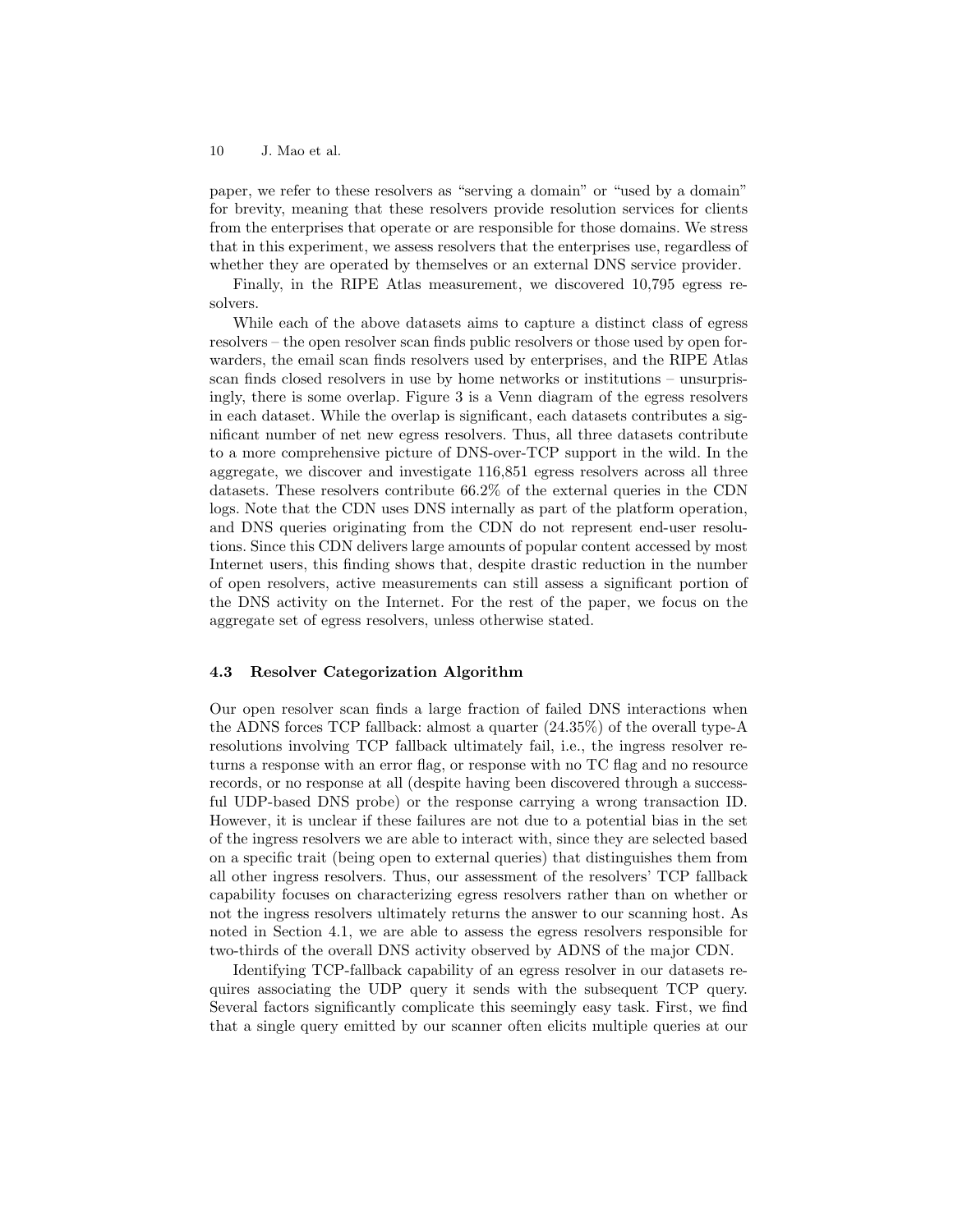

Fig. 4: Examples of a "canonical scenario" where it is trivial to match the UDP and TCP queries and a "non-canonical scenario" where it is hard to tell whether resolver A or B triggers the TCP-fallback.

ADNS (see Section 4.4). This complicates matching a UDP query with the followup TCP query because multiple UDP queries may be candidates for being associated with the same TCP query. Second, these queries may come from different egress resolvers, and in fact TCP queries may come from different egress resolvers than the UDP queries they succeed, a behavior indicative of collaborative resolution previously reported (e.g., [3, 31, 34]).

To illustrate, in the "canonical" TCP fallback scenario shown in Figure 4A, matching the UDP and TCP queries, and identifying the resolver involved as TCP fallback capable, is trivial – there is only one query of each type. However, Figure 4B shows an example of a scenario, where it is unclear, from the ADNS vantage point, which of the two UDP queries triggered TCP-fallback, and which of the two resolvers,  $A$  or  $B$  is TCP fallback capable.

This section presents our algorithm to determine TCP-fallback capability, as well as the rationale for selecting key parameters of the algorithm.

At the beginning of our data processing pipeline, packet traces captured at our ADNS during the three active measurements are fed to a preprocessing stage. A converter extracts all the DNS messages from the trace, including messages in UDP datagrams as well as reassembling TCP streams to find DNS messages across segments. Next, the few UDP queries that our ADNS did not respond to (see Section 4.1) are discarded. In these cases, the egress resolver did not receive a response, let alone one with the TC flag, so we cannot measure TCP-fallback. Conversely, the TCP queries to which our ADNS did not respond are retained because the TCP query even without a response is sufficient to identify TCPfallback. If the egress resolver repeats the TCP query after the query to which it received no response, the repetitions are discarded to prevent potential incorrect association with other UDP queries.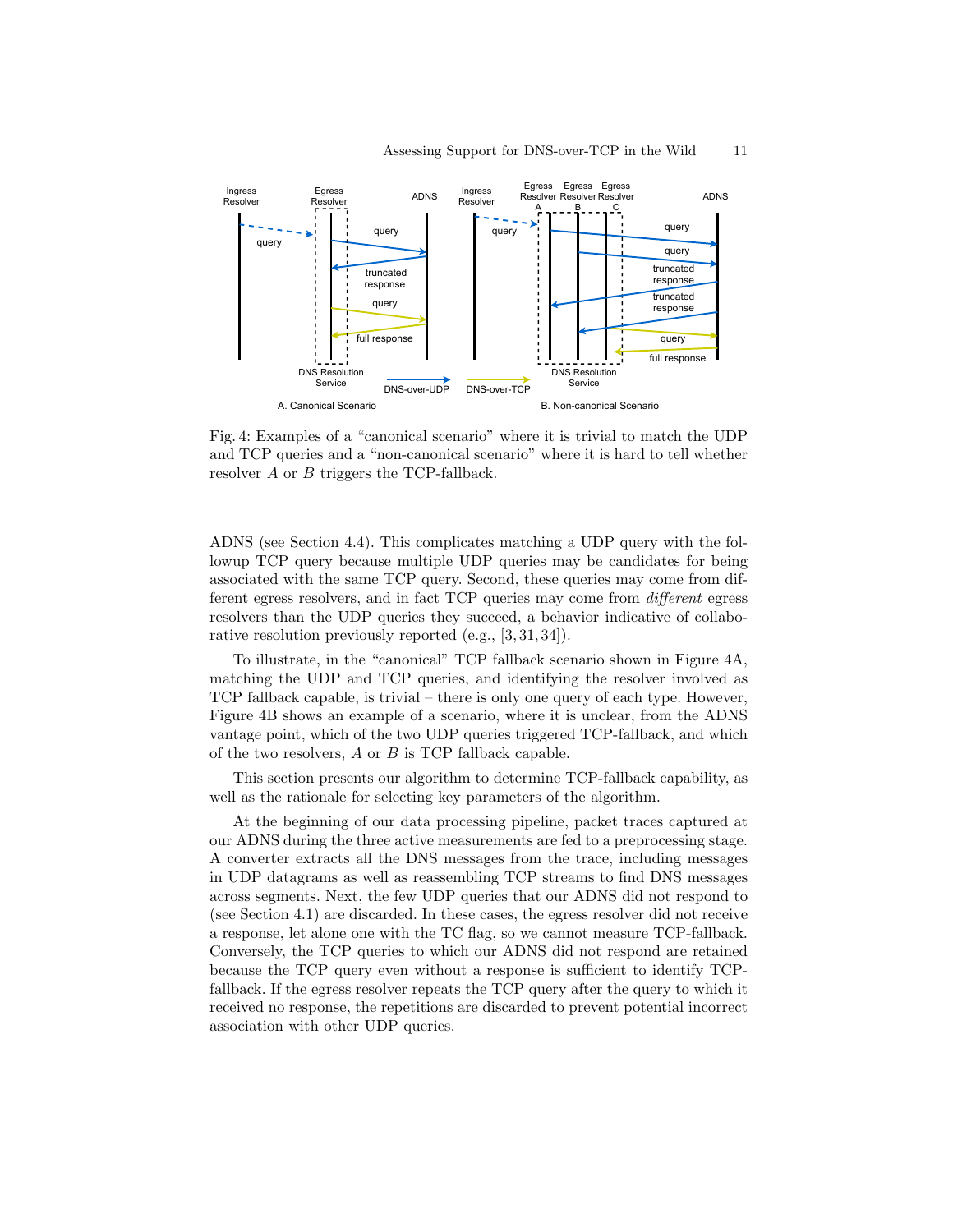Next, the algorithm attempts to associate the UDP and TCP queries and mark matched UDP queries as "TCP-fallback success", unmatched UDP queries as "TCP-fallback failure", and the queries that it could not unambiguously match to a single TCP query as "indeterminate". Finally, the algorithm classifies egress resolvers as TCP-fallback capable or not based on the prevalence of their UDP query markings.

Associating UDP and TCP-Fallback Queries The heart of the algorithm in UDP-to-TCP query matching. It does this by first separating the DNS queries by QNAME and QTYPE, since the UDP and TCP-fallback query must match on these fields. The queries are then clustered such that all the UDP queries in a cluster can plausibly be associated only with the TCP queries in the same cluster, and no cluster can be split without removing some plausible UDP-to-TCP query association. By "plausible association" we mean a UDP query followed by a TCP query within a certain time threshold  $t_{threshold}$ , a parameter in the algorithm. UDP queries outside any clusters have no plausible associations with TCP queries and are marked as "TCP-fallback failures". Our matching algorithm proceeds to act upon individual clusters.

Appendix A has the full algorithm for constructing query clusters. Briefly, a cluster has the following attributes:

- 1. For any UDP query within a cluster, there must be at least one TCP query that is within  $t_{threshold}$  seconds after it. Otherwise, the cluster can be split after the UDP query in question.
- 2. For each pair of consecutive TCP queries in a cluster,  $T_i$  and  $T_{i+1}$ , there is a UDP query U that precedes  $T_i$  and also precedes  $T_{i+1}$  by less than  $t_{threshold}$ seconds. This ensures that  $U$  can be plausibly associated with both  $T_i$  and  $T_{i+1}$  – otherwise, the cluster could be split after  $T_i$ .
- 3. A cluster can include no UDP queries (e.g., if there is a spurious isolated TCP query or a TCP query that is removed from a preceding UDP query by more than  $t_{threshold}$ , but always includes at least one TCP query.
- 4. As a corollary of (1), a cluster always ends with a TCP query in chronological order.

Figure 5 shows an example of a series of queries that arrive at ADNS in the aftermath of a single probe to an ingress resolver. UDP query  $#13$  doesn't precede any TCP query, and therefore is labeled as TCP-fallback failed by our algorithm. The rest of the queries are split into four clusters The first cluster consists of queries  $\#1$  through  $\#4$  because UDP query  $\#1$  is within  $t_{threshold}$ seconds before TCP query  $#4$ . TCP query  $#5$  is in a cluster alone because there are no UDP queries within the time threshold preceding it. UDP query #6 and TCP query  $#7$  make up the third cluster, and the remaining queries  $#8$  through  $#12$  form the last cluster.

Within a cluster, the algorithm scans queries in chronological order and attempts to greedily assign each UDP query to the next unclaimed TCP query within the  $t_{threshold}$  window. If all UDP queries are successfully assigned to their own exclusive TCP query, they are marked as TCP-fallback success. Otherwise, all UDP queries that could plausibly match to the same TCP query are

<sup>12</sup> J. Mao et al.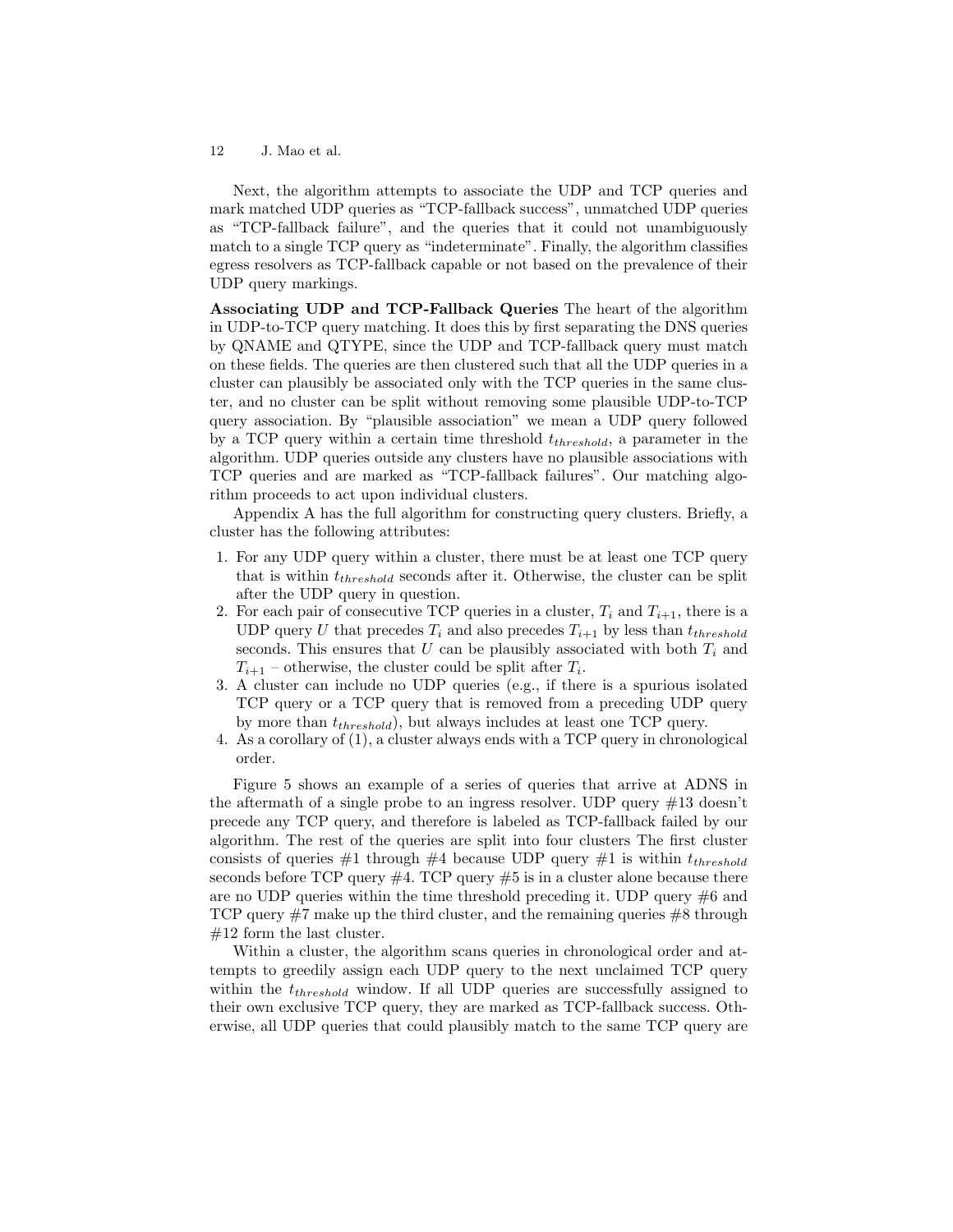

Fig. 5: Splitting queries into clusters based on plausible TCP-fallback association.

marked as indeterminate since we cannot determine conclusively which triggered TCP fallback and which did not.

Returning to the clusters in Figure 5, while both UDP queries  $\#1$  and  $\#3$  can be associated with TCP query  $#4$ , this would leave TCP query  $#2$  unmatched – an unlikely scenario. The algorithm instead greedily matches UDP query  $#1$ with TCP query  $#2$ , and UDP query  $#3$  with TCP query  $#4$ . Thus, both UDP queries are marked as TCP-fallback success. UDP query  $\#6$  is trivially associated with TCP query  $#7$  because there are no other UDP queries that can plausibly associate with TCP query  $#7$ . In the fourth cluster, the algorithm will attempt to greedily match UDP query  $#8$  with TCP query  $#10$ , then UDP query  $#9$ with TCP query  $#12$ , and then is left with UDP query  $#11$  that could not match to a dedicated TCP query. At this point the algorithm will mark all three UDP queries as indeterminate because it cannot tell if UDP queries #8 and  $\#9$  should share TCP query  $\#10$  (and thus be marked indeterminate) leaving UDP query  $\#11$  to be exclusively matched to TCP query  $\#12$  (and thus marked TCP-fallback success), or UDP query #8 should be exclusively matched to TCP query  $\#10$  (thus marked TCP-fallback success) while UDP queries  $\#9$  and  $\#11$ should share TCP query #12 (and thus be marked indeterminate).

Selecting Time Threshold The algorithm uses one parameter which must be tuned,  $t_{threshold}$  – the time for matching UDP queries to potential TCP-fallback queries. Logically, this time comprises the propagation time of the UDP response with TC flag from the ADNS to the egress resolver, processing time at the egress resolver, and the TCP handshake followed by the initial data segment carrying the TCP query. Clearly, this time can vary substantially among resolvers.

To estimate  $t_{threshold}$ , we look at scenarios where we can unambiguously associate UDP and TCP queries, i.e., those resolutions that contain exactly one UDP query followed by exactly one TCP query. We call these scenarios "canonical". Because in the canonical scenarios we can be confident that the TCP query is a result of TCP-fallback from the UDP query, we measure the time between the queries and use the times to inform our choice of  $t_{threshold}$ .

Figure 6 shows the cumulative distribution function (CDF) of the measured time between UDP and TCP queries in the canonical scenarios in our three datasets. In all three datasets, nearly 100% of TCP-fallback happens within 2 seconds. Thus, we choose 2 seconds for  $t_{threshold}$  as a conservative estimate of the maximum time TCP-fallback should take. The CDFs do show that this threshold will miss a small number of cases where TCP-fallback takes longer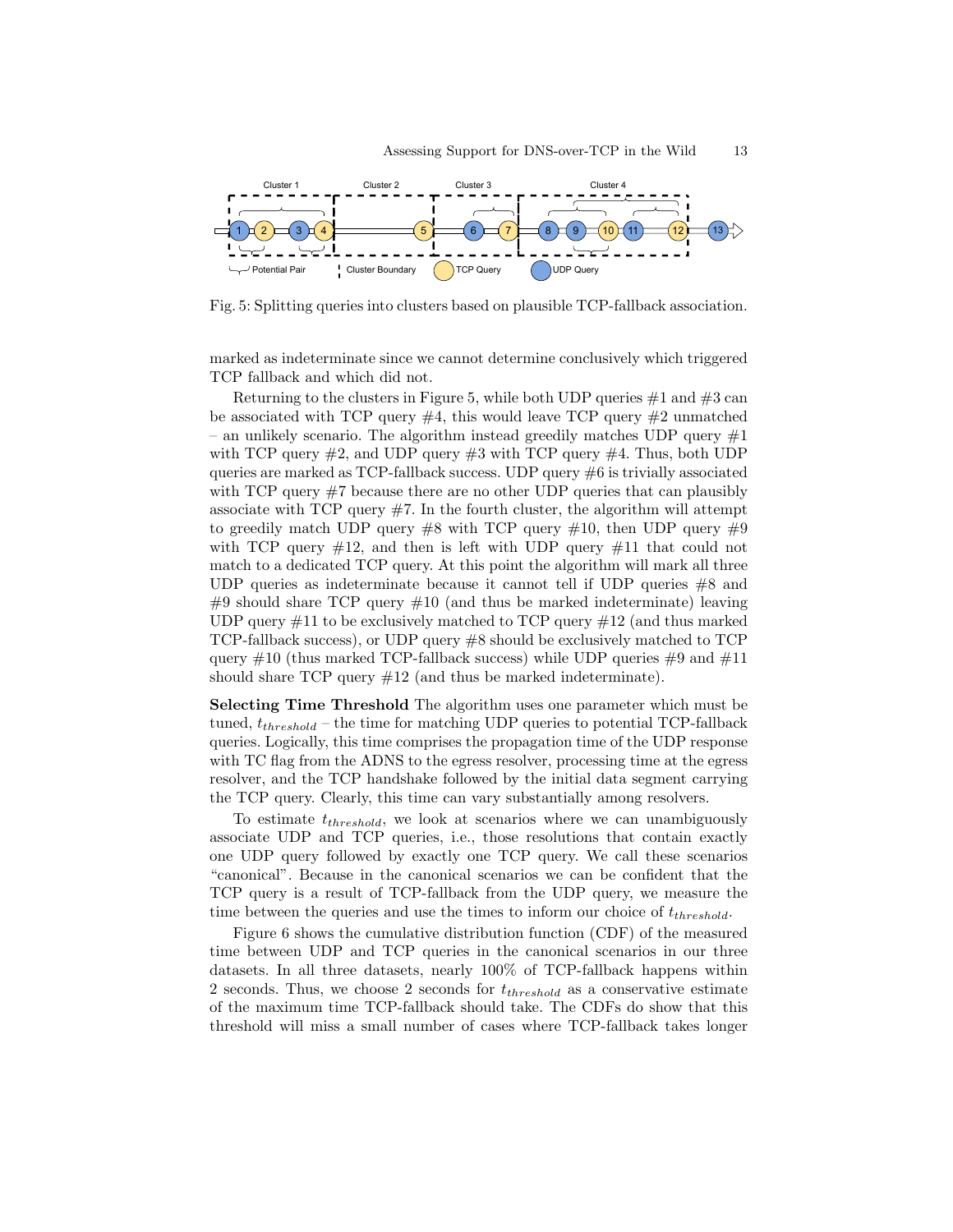



Fig. 6: CDF of the fallback time gaps for canonical scenarios in all three datasets. The red dash line shows  $t_{threshold}$ .

Fig. 7: CDF of the (a) optimistic and (b) pessimistic fallback rates of the resolvers across all three datasets. The red dash line shows  $t_{threshold}$ .

than 2 seconds. However, a resolver that requires more than 2 seconds to fallback can be treated as TCP-fallback incapable (or at least "impaired") since it will negatively impact the end-user experience.

Categorizing Egress Resolvers The above algorithm labels individual UDP queries as leading to TCP-fallback success, failure, or indeterminate. However, moving from the characterization of individual queries to the overall characterization of the egress resolvers involves several complicating issues.

One issue is that many egress resolvers in our datasets handle multiple queries, and we find that the labeling of those queries sent by the same resolver may not be consistent. There are many possible causes of this inconsistency. First, UDP queries in complex resolution patterns may be marked indeterminate rather than TCP-fallback success or failure due to coinciding with UDP queries from other egress resolvers, with different TCP fallback capability. Second, UDP queries that arrive from the same IP address may in fact come from different resolvers in a server farm behind a common NAT box, again with different TCP-fallback capability. Finally, egress resolvers may selectively perform TCP-fallback due to rate limits, policy, or other factors. Thus, we characterize the overall TCP-fallback capability of an egress resolver by the predominance of their individual UDP query markings.

Another complication is that indeterminate UDP queries introduce uncertainty into the characterization. To address this issue, we bracket its effect by treating indeterminate queries as TCP fallback-success or failure and considering, respectively, the optimistic and pessimistic successful fallback rates of resolvers. We refer to the resolvers characterized under these assumptions as, respectively, optimistically and pessimistically TCP-fallback (in)capable.

Figure 7 shows the CDFs of the successful fallback rate for egress resolvers in each of our three datasets. A majority of resolvers exhibit successful fallback rate of 1.0, removing the first complication in characterizing their TCP fallback capability. In the aggregated dataset, the successful fallback rate is 1.0 for 102,802 to 110,394 (88.0%- 94.5% of all) of the egress resolvers depending on pessimistic or optimistic treatment of indeterminate queries, making these resolvers optimistically or pessimistically TCP-fallback capable. To classify the minority of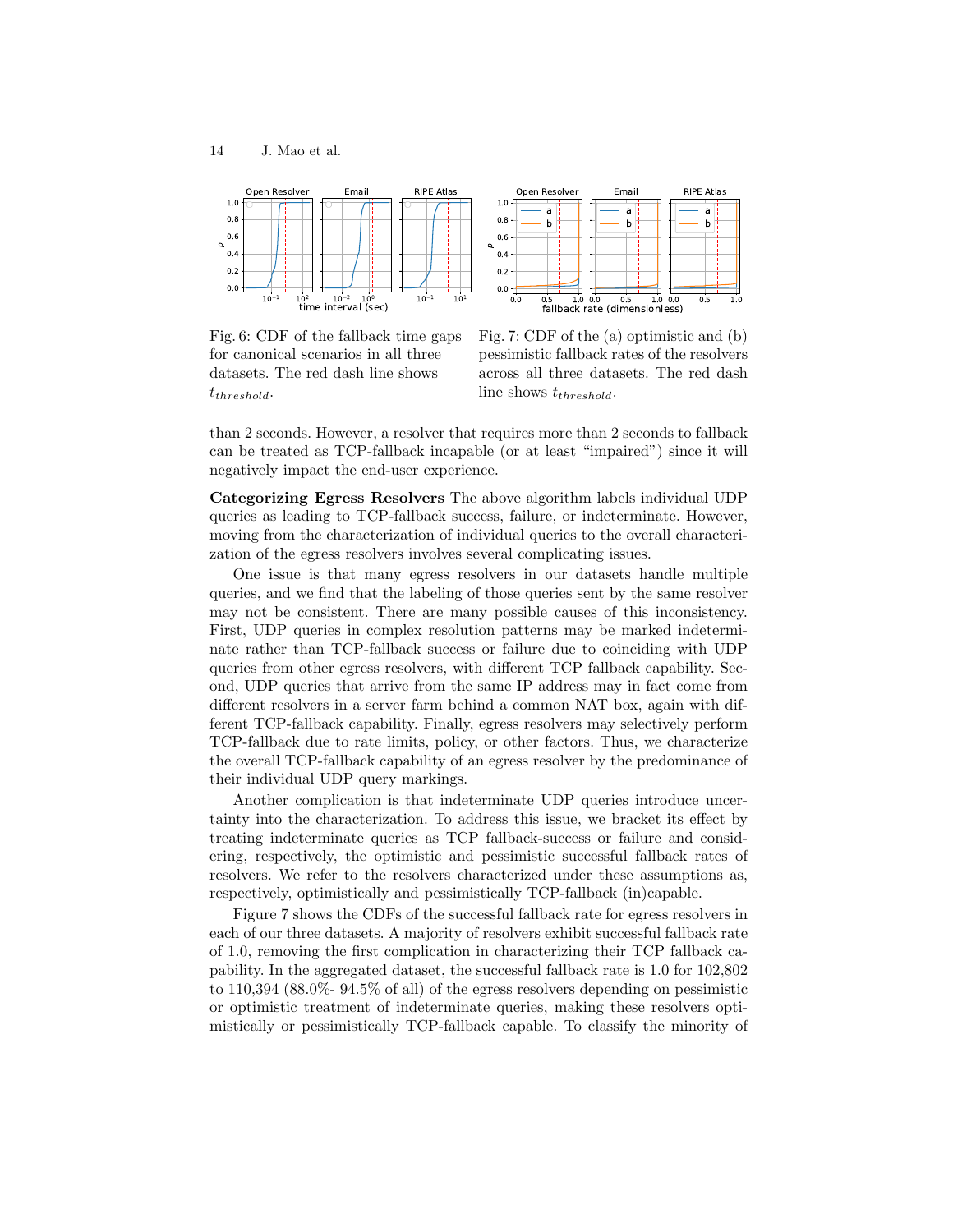egress resolvers with the successful fallback rate between 0.0 and 1.0, we opt to take a threshold approach. At around  $0.7$  on the X-axis (the dotted red line), we note that the lines appear to be fairly flat, meaning that large steps in the threshold would produce small changes in the classification. Thus, we classify the egress resolvers with the successful fallback rate of 0.7 or higher as TCP-fallback capable. In addition to being insensitive to variations in value, this threshold requires the resolver to exhibit fallback success – at least under the optimistic assumptions – in a sizable majority of UDP queries in order to be considered TCP-fallback capable.

In the rest of the paper, we will use a range to represent the number of TCP-fallback capable and incapable resolvers according to the optimistic and pessimistic calculations.

Validating the Algorithm We validate our algorithm by looking at the endto-end resolution outcomes for A-type queries in our open resolvers scan, with the following three assumptions:

- 1. If a DNS query is resolved exclusively by TCP-fallback incapable egress resolvers, the ingress resolver should reply to our scanner with a failed DNS response or no response at all.
- 2. If a DNS query is resolved exclusively by TCP-fallback capable egress resolvers, the ingress resolver should reply to our scanner with a successful DNS response.
- 3. Should our matching algorithm fail to match a UDP query with the fallback due to the latter being delayed by longer than  $t_{threshold}$ , the end-to-end response would also be delayed. As mentioned earlier, characterizing the resolver involved as incapable is not unjustified because of the excessive response time.

Note that we expect these assumptions to only hold as general trends because – as discussed earlier – the same egress resolver (as represented by its IP address) may exhibit inconsistent TCP-fallback capability in different resolutions but in the end is categorized by the algorithm as either TCP-fallback capable or not.

We consider the end-to-end resolution successful if our scanner receives a response with the matching transaction ID and the NOERROR response code, and which either carries the TC flag (71.8% of successful responses) or, if the TC flag is not set, includes some resource records in the answer section (28.2% of successful responses); otherwise the resolution is considered to have failed. A response that carries the TC flag – which may have zero answer records – we consider successful because, after such a response, a real client would retrieve the answer records through TCP. This assumption is conservative because one cannot preclude the possibility that the upstream resolvers blindly copy back the ADNS response with TC flag, and without the ability to perform TCP-fallback. We could not further assess the TCP-fallback capability of the resolution path by sending a TCP query to the ingress resolver, because most ingress resolvers that we found to be open to UDP queries are not open to TCP queries. However, 65.7% of all transactions considered successful – including 37.5% with the TC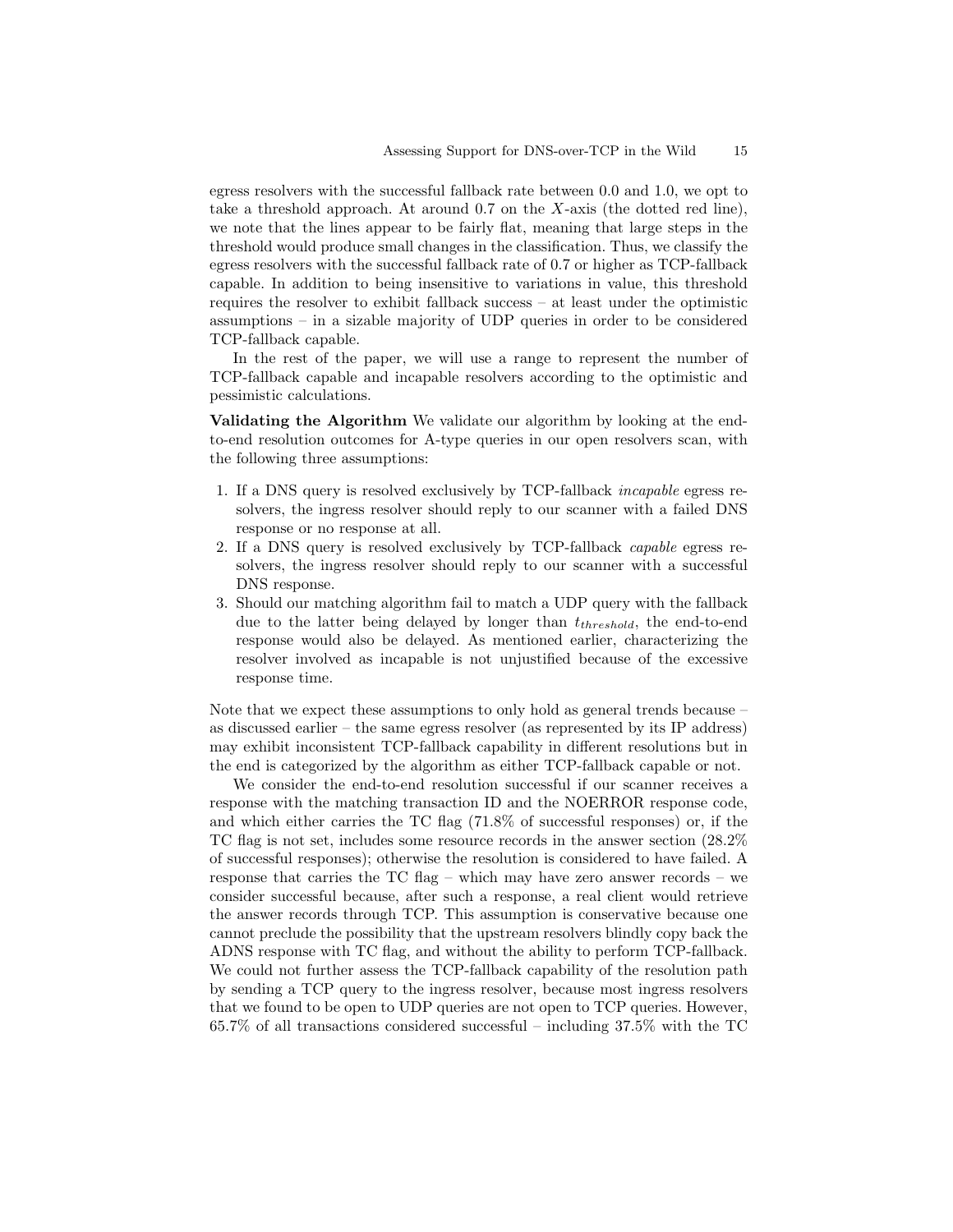flag – contain at least one resource record returned by our ADNS over TCP, precluding the possibility of the success misjudgment.

Of all the resolutions that were handled by optimistically TCP-fallback capable egress resolvers only, 88.9% returned a successful response to our scanner; in contrast, for the resolutions handled by optimistically TCP-fallback incapable egress resolvers only, 79.9% returned failed responses. Furthermore, for the 20.1% of queries that were proxied by optimistically TCP-fallback incapable resolvers only but came back to our scanner as successful responses, we found that their end-to-end response time is significantly higher than the queries that were proxied by TCP-fallback capable egress resolvers. Comparing the cumulative distribution functions of the two sets of response times above, shown in Figure 8, 75% of resolutions involving all incapable egress resolvers had endto-end response time over 1 second, while only 25% of resolutions involving all capable egress resolvers were as slow.

These results show high correspondence between our algorithm's characterization of TCP-fallback capability of egress resolvers and positive end-to-end resolution outcomes when fallback is required. We conclude that our algorithm can successfully characterize resolvers from this perspective.

| Cluster pattern  | $\%$ of clusters |
|------------------|------------------|
|                  | 0.7%             |
| UU               | 0.4%             |
| $>2$ UDP queries | 2.0%             |
| Т                | $2.9\%$          |
| UT               | $50.4\%$         |
| <b>UUT</b>       | 1.7%             |
| UTUT             | 19.2%            |
| <b>UUTT</b>      | $13.6\%$         |
| Other            |                  |

Table 1: Pattern prevalence of query clusters. Many rare patterns are aggregated together in "Other".



Fig. 8: CDF of the end-to-end response time for successful TCP-fallback responses with (a) optimistically TCPfallback incapable and (b) optimistically TCP-fallback capable egress resolvers

#### 4.4 DNS Resolution Patterns

Query clusters represent scenarios unfolding in individual DNS resolutions of a domain name. We now examine the patterns of UDP and TCP queries in these clusters. This analysis sheds light on the sequence of DNS transactions comprising a single resolution when the authoritative DNS server forces a TCP fallback. Given that each cluster includes a sequence of UDP and TCP queries for the same QNAME/QTYPE pair, we represent query patterns in clusters as sequences of symbols "U" and "T" to denote, respectively, the UDP and TCP queries in a cluster, in chronological order.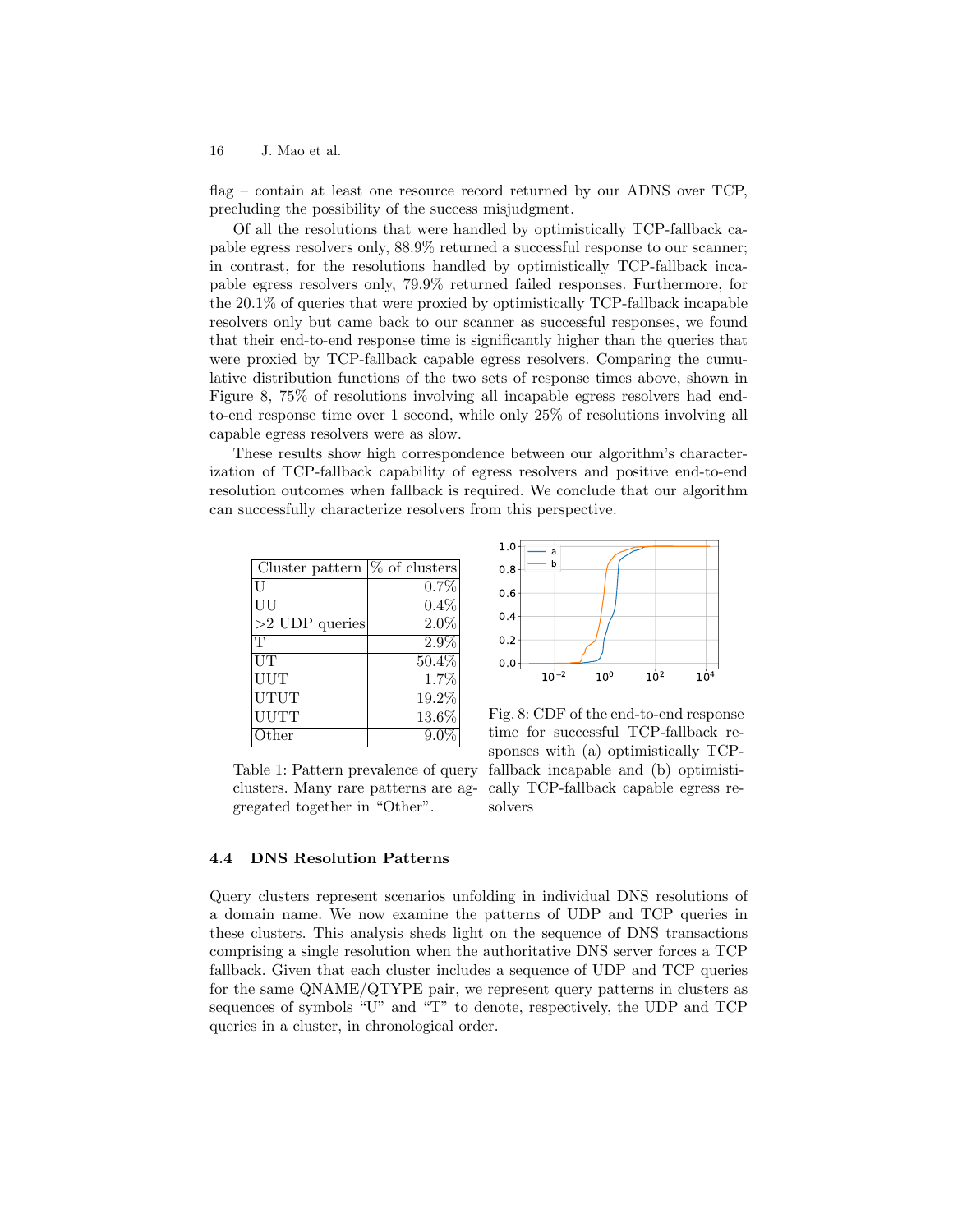Table 1 breaks down the query clusters by pattern. Note that the table includes patterns composed exclusively of UDP queries even though the algorithm does not consider them as "clusters" for the matching purpose. These patterns include all UDP queries for a given QNAME/QTYPE pair that cannot be plausibly associated with any TCP queries, i.e., are TCP-fallback failures.

First, we note that 2.9% of clusters contain a singleton TCP query that could not be matched with any UDP query according to our algorithm. This does not match our expectation that unsolicited TCP queries are very rare, and therefore we investigate them further. The singletons account for 0.8% of all DNS queries in our dataset and arrive from 1549 different egress resolvers. One possible explanation for the singletons is TCP-fallback that took longer than  $t_{threshold}$  (2) seconds. Indeed, our ADNS did receive UDP queries from all but 15 of these resolvers at some point during our scans, and 79% of the singletons are preceded by at least one other cluster that does contain a UDP query. Still, since our algorithm could not associate the singletons with any UDP query, they are excluded from our analysis, potentially leading to UDP queries being marked as TCP-fallback failure. In an effort to determine whether the singletons affect our results, we bound their potential impact by marking each as TCP-fallback success, since the egress resolvers involved are clearly capable of DNS-over-TCP. We find that the results of our analysis in Section 4.5 do not change discernibly since most of the egress resolvers sending the singletons are determined to be TCP-fallback capable anyway from their other interactions: the number of TCPfallback capable resolvers increases by just 26 to 33 for optimistic and pessimistic cases, respectively, from over 100K TCP-fallback capable resolvers found without the singletons. Thus, we exclude the singleton TCP queries for simplicity.

Surprisingly, the "canonical" expected scenario, where a single UDP query is followed by a single TCP-fallback query, represents barely a majority of interactions, only 50.4%. Others involve multiple redundant queries, with a sizable number, 83,987 (9.0%), of interactions following complex patterns beyond those listed in the table. While DNS scans typically leave a low-rate residual trickle of queries arriving long after the scan, the fact that so many resolvers, including well-known and well-administered ones, routinely send redundant queries, is unlikely due to obscure bugs. These behaviors more likely represent complicated resolution processes and require a separate study. In the meantime, the complexity and diversity of the cluster patterns highlight the need for a commensurately sophisticated matching algorithm, of the kind we use in this paper, to identify the TCP-fallback capabilities of the resolvers involved.

#### 4.5 Results

In this section, we share the results of our analysis. As shown in Table 2, of the 116,851 egress resolvers discovered across all three datasets, between 111,284 to 113,673 (95.2% - 97.3%) are TCP-fallback capable according to the pessimistic and optimistic classification, respectively. This leaves a sizeable number, under either classification approach, of incapable egress resolvers in the wild, suggesting that the Internet is not ready for DNS-over-TCP, as content providers are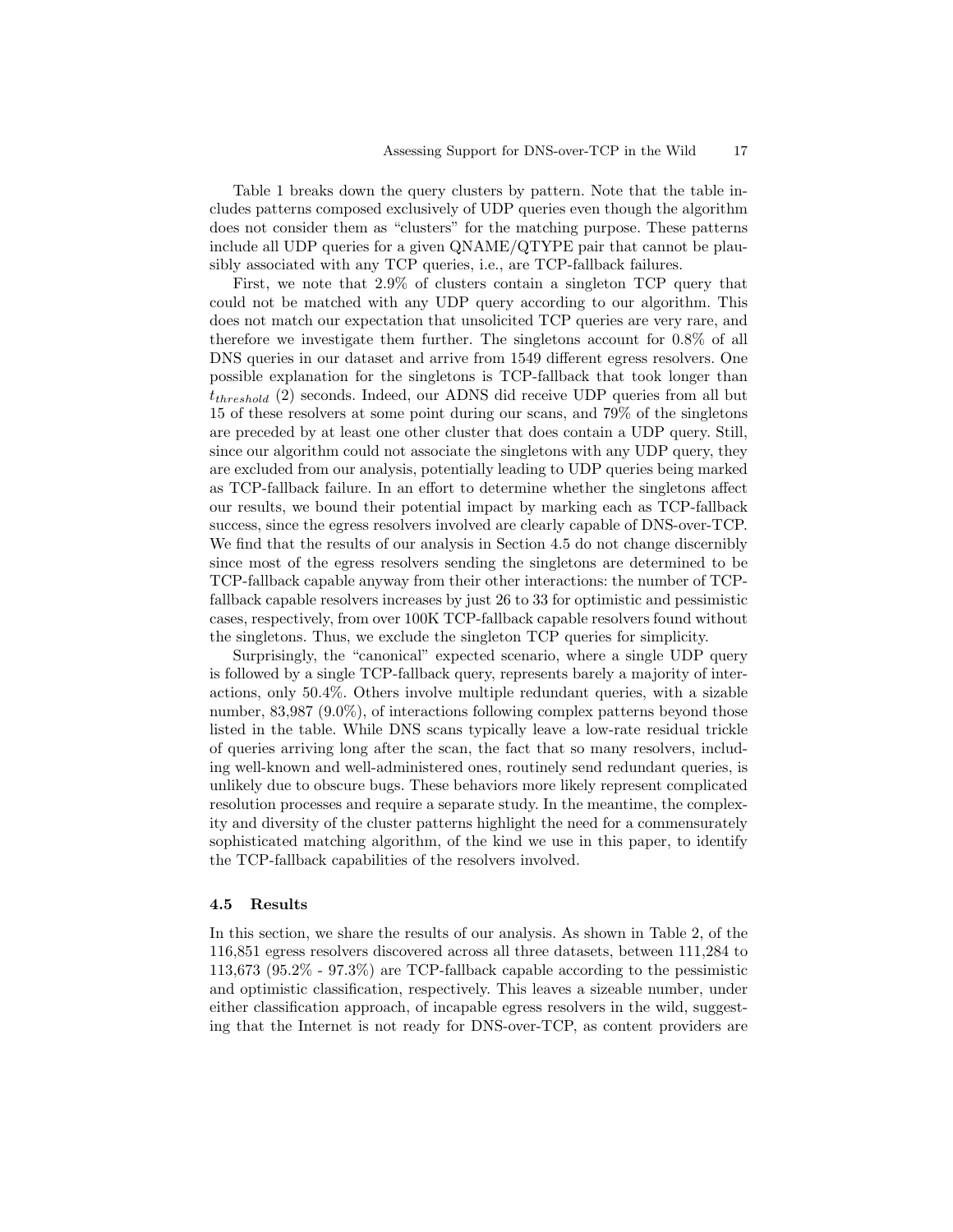| Resolver Category                                     | Num.    |       | $\%$ resolvers $\%$ queries to CDN |
|-------------------------------------------------------|---------|-------|------------------------------------|
| Optimistically capable $\vert\overline{113,673}\vert$ |         | 97.3% | 98.9%                              |
| Pessimistically capable 111,284                       |         | 95.2% | 95.6%                              |
| All egress resolvers                                  | 116.851 | 100\% | 100\%                              |

Table 2: TCP-fallback capabilities of egress resolvers.

unlikely to move to a protocol that cuts off a non-negligible amount of their consumers.

We also note that many resolvers support EDNS0 extended payload [6], which allows handling of oversized messages over UDP and thus reduces the need for TCP. Interestingly, we find that TCP-fallback incapable resolvers are more likely to support EDNS0 than their TCP-fallback capable counterparts. From our ADNS logs, 65,501 (56.0%) of all the egress resolvers support EDNS0, while 2037 (64.1%) of optimistically classified, and 3633 (65.3%) of pessimistically classified TCP-fallback incapable resolvers support EDNS0. We note, however, that EDNS0 and DNS-over-TCP are not interchangeable because in EDNS0 the server must agree to the payload size the client advertises and very large messages may still exceed it, and because DNS-over-TCP mitigates amplification attacks while EDNS0 exacerbates them. In any case, TCP support is mandatory per RFC 7766 [8], so egress resolvers that support EDNS0 but not TCP are still in violation of the specification.

We consider the significance of the TCP-fallback incapable egress resolvers, that is, how actively they are used in practice. To this end, we turn to the DNS Logs of a Major CDN dataset to assess how many DNS queries the egress resolvers drive. The 2.7% - 4.8% of egress resolvers that are TCP-fallback incapable contribute 1.1% to 4.4% of all queries arriving at the CDN from the resolvers we study. Thus, TCP-incapable egress resolvers are roughly as active as their TCP-fallback capable counterparts.

Enterprise-Centric View Out of the 999,546<sup>9</sup> domains in the Majestic Top Million "Root Domains List" used in our Enterprise Resolvers Scan, we were able to receive DNS queries from resolvers serving 192,164 domains, or 19.2%. The rest either refused our SMTP connection or responded with an error within the SMTP interaction, without ever sending our ADNS a DNS query. In this section, we classify the domains based upon the TCP-fallback capability of the DNS resolvers used by the enterprises that own those domains – which we again stress could be operated or administered by the enterprises themselves or thirdparty DNS service providers. Note that the relationship of domains to resolvers may be many-to-many: we observe both  $(i)$  domains served by several resolvers, with or without TCP-fallback capability (see below for the techniques we use to detect these cases), and  $(ii)$  cases where a resolver serves multiple domains. Moreover, the same resolver may successfully fallback to TCP when conducting a resolution on behalf of one domain, yet fail to fallback for another domain.

<sup>9</sup> We missed 454 domains due to an issue with retrieving the full list from Majestic's website.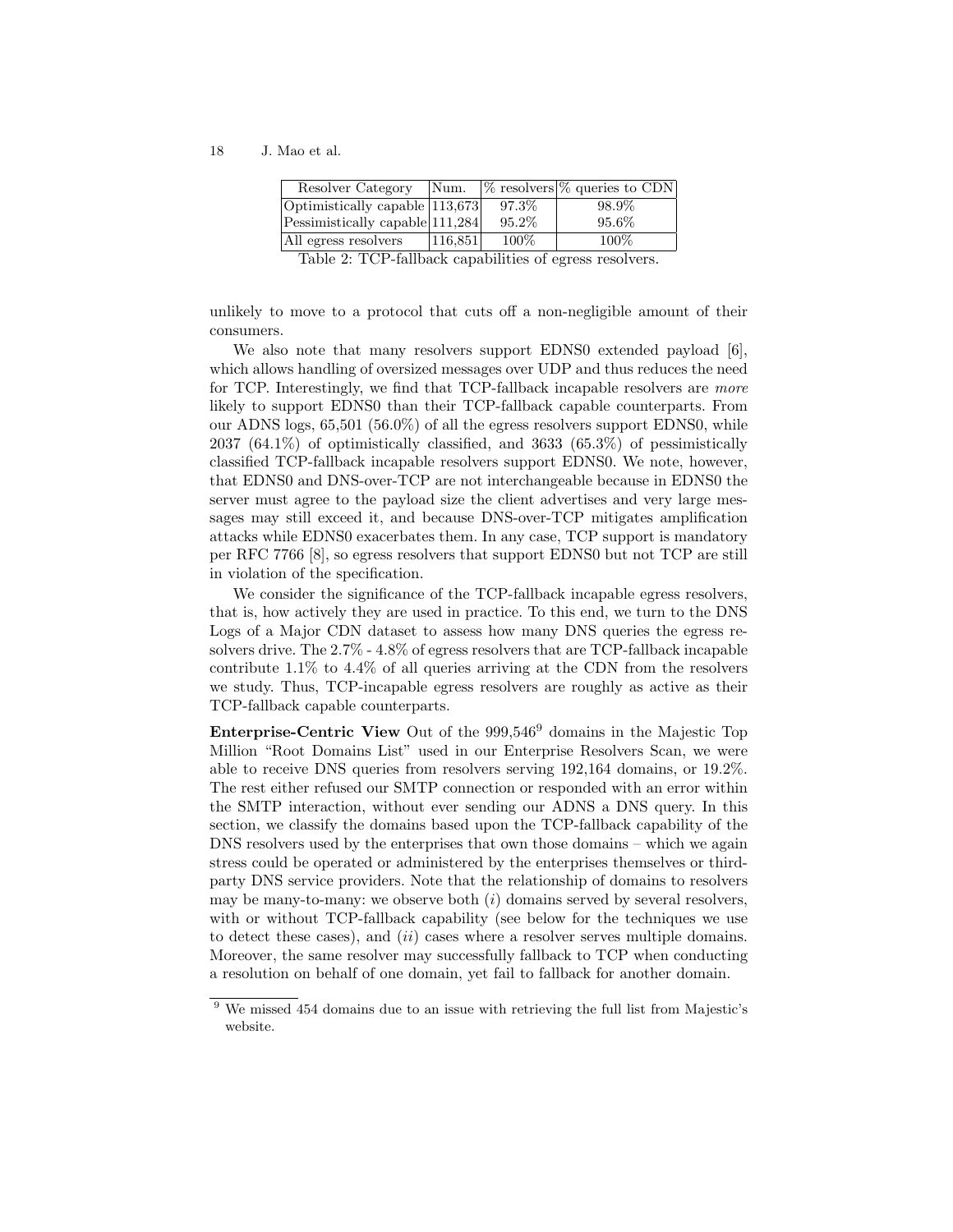One way we detect that a domain uses multiple resolvers is when the domain's ADNS contains multiple MX records, and our scanner tries several of the listed mail servers searching for one that would accept our email. Some mail servers trigger DNS queries even if they don't accept our email, and we observe these queries coming from different egress resolvers. However, as reported in Section 4.3, some DNS interactions involve complex resolution patterns, and we also find that a single attempt at an email to a domain may trigger repeated DNS queries from this domain, sometimes from different egress resolvers. This provides us with another, incidental, way to observe a domain that uses multiple resolvers. Of all the measurable domains, we detected 103,549 (53.9%) domains use multiple recursive resolvers.

We break down the measurable 192,164 domains into the following categories according to the resolvers that serve them, again using our pessimistic and optimistic classification, respectively:

- $-190,045 191,371$  (98.9% 99.6%) domains use only resolvers classified as TCP-fallback capable in the enterprise dataset, and we observe at least one successful TCP fallback in the email scan of each of these domains. This means that the clients of the enterprises responsible for these domains are unlikely to be negatively impacted by an ADNS-triggered TCP fallback.
- 1028 479 (0.5% 0.3%) domains are served by both TCP-fallback capable and incapable resolvers, and we still observe at least one successful TCP fallback when scanning these domains.
- $-937 160 (0.5\% 0.1\%)$  domains were not observed to use any TCP-fallback capable resolvers, yet we observe at least one successful TCP fallback when scanning each of these domains. Note that this is possible, since a resolver classified as TCP-fallback incapable may still fallback for some queries (<70%).
- 152 (0.1%) domains do not use any TCP-fallback capable resolvers, and we observed no TCP queries from our email scans of the corresponding domains.
- $-2(0.00\%)$  domains are served by at least one TCP-fallback capable resolver (i.e., the resolver performed fallback for some websites), yet no TCP queries were observed when scanning the corresponding domains.

Overall, compared to our resolver-centric results, enterprises are more prepared for unilateral TCP fallback enforced by ADNS, with 98.9% - 99.6% of the domains using exclusively TCP-fallback capable resolvers and only 154 domains served by resolvers that did not send any TCP queries during our scan.

### 5 DNS-over-TCP Support by Authoritative DNS Servers

We now turn to the other side of DNS interactions and consider DNS-over-TCP support by ADNS. Failure to support DNS-over-TCP is a violation of RFC 7766 [8], so in this section we examine whether ADNS in the wild accept unsolicited TCP connections and respond to the DNS queries sent over those connections. To this end, we consider three sets of domain names:  $(i)$  10.6 million domains queried in a week through a resolution service operated by the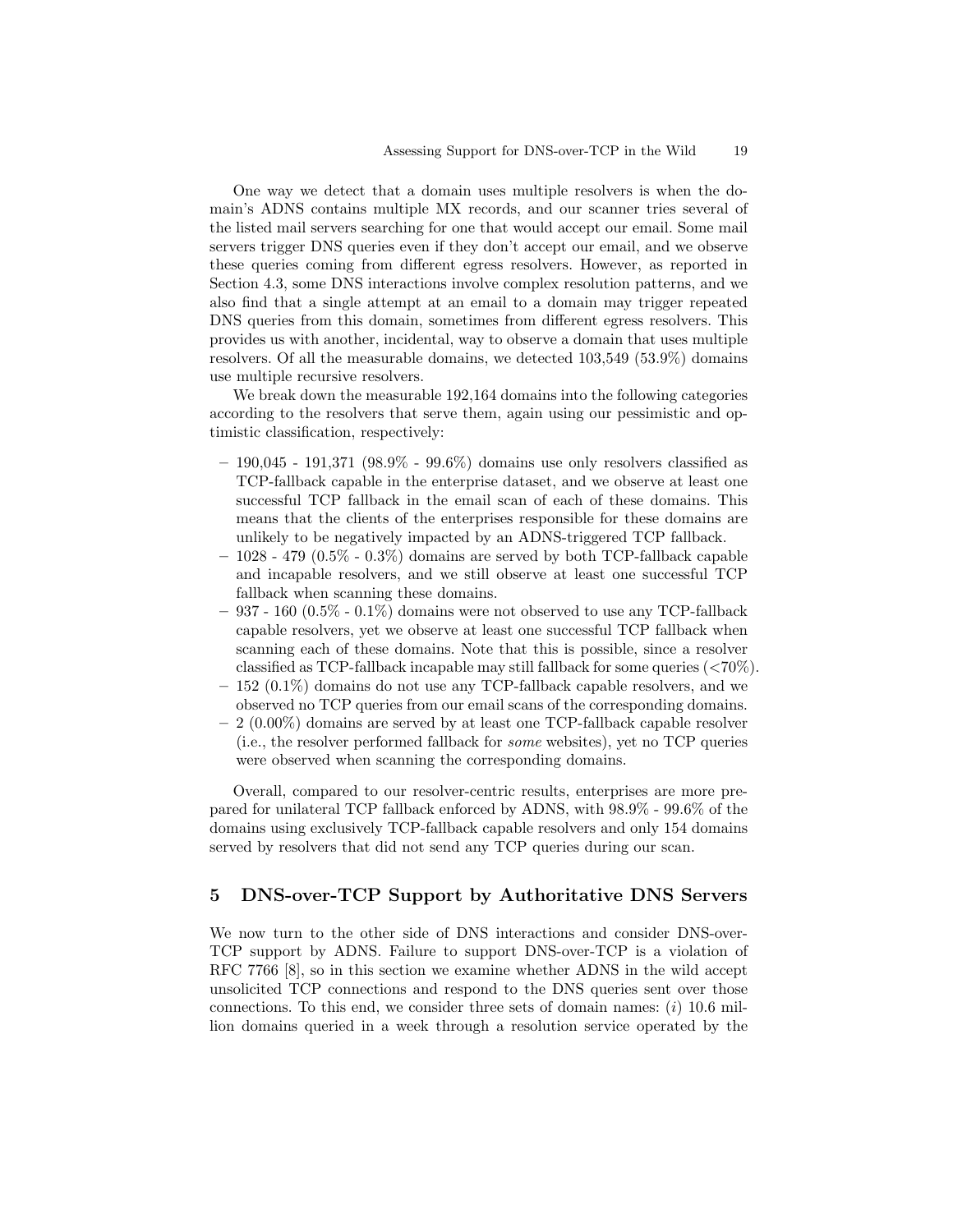major CDN ("All Domains"), measured on January 3 and 4, 2022, and  $(ii)$  popular websites as represented by the Majestic top-1K "root domains" ("Popular Websites"), measured on January 5, 2022 and *(iii)* 47 content delivery networks, measured on January 5, 2022. whose domains we identified in a separate project ("CDNs"). For the All Domains set, we extract second-level domains (e.g., "example.com") from the QNAME in queries the resolution service receives. If the domain includes two two-character labels (e.g., "co.uk") we also extract the third label (e.g., "example.co.uk") to cover country-code domains<sup>10</sup>. Next, and for all three sets, we discover the NS records of the ADNS serving the domain names in the sets, using publicly available recursive resolvers. Finally, we resolve – using public recursive resolvers again – the name in each NS record to A records, resulting in one or more IP addresses of the ADNS serving each domain name. We note that, in the case of large-scale ADNS operators, such as CDNs, very highvolume content providers, or third-party DNS service providers, this technique is likely to obtain only a small subset of the potentially large number of ADNS operated by the ADNS platform, since some providers use anycast to distribute queries among their ADNS or return different NS records to different resolvers. Still, even with this incomplete measurement, we find  $-$  as discussed below  $-$  a number of ADNS with problematic DNS-over-TCP support.

To assess the TCP support of a domain name, we send a TCP query to each ADNS serving the domain name. An ADNS supports TCP if it both accepts the TCP connection and responds to the DNS query, both within a 2 second timeout. We note that a TCP query may fail either because the ADNS does not support DNS-over-TCP or because the ADNS is offline. While accepting a TCP connection is sufficient to determine that the ADNS is online, a time out at this step may simply indicate the ADNS is offline. In this case, we send 5 UDP queries with a 0.5 second interval between each, to check the ADNS status. If the ADNS successfully responds to any one of them, the ADNS is online and TCP-incapable, otherwise it is offline and we discard the ADNS from our experiment. Note that our experiments are measuring either the behavior of the ADNS or the middleboxes fronting the ADNS, and cannot distinguish between the two. However, that is a distinction without meaning: If an ADNS is only accessible through a middlebox that blocks DNS-over-TCP, then our analysis reflects the experience of an actual DNS client attempting, per RFC, to use TCP to communicate with this ADNS. In all, we measure DNS-over-TCP support for 445,293 ADNS servers in the All Domains, 2835 ADNS in the Popular Websites, and 224 ADNS in the CDNs sets, respectively. In addition, 22,980 ADNS servers were found to be offline in the All Domains set and thus excluded; no ADNS were offline in the Popular Websites or CDN sets.

 $10$  While this technique is not exhaustive in discovering all domains from the available QNAMEs, it serves to provide a reasonably broad list for our subsequent measurements. In hindsight, using Mozilla's public DNS suffix list at https://publicsuffix.org/ would have been better.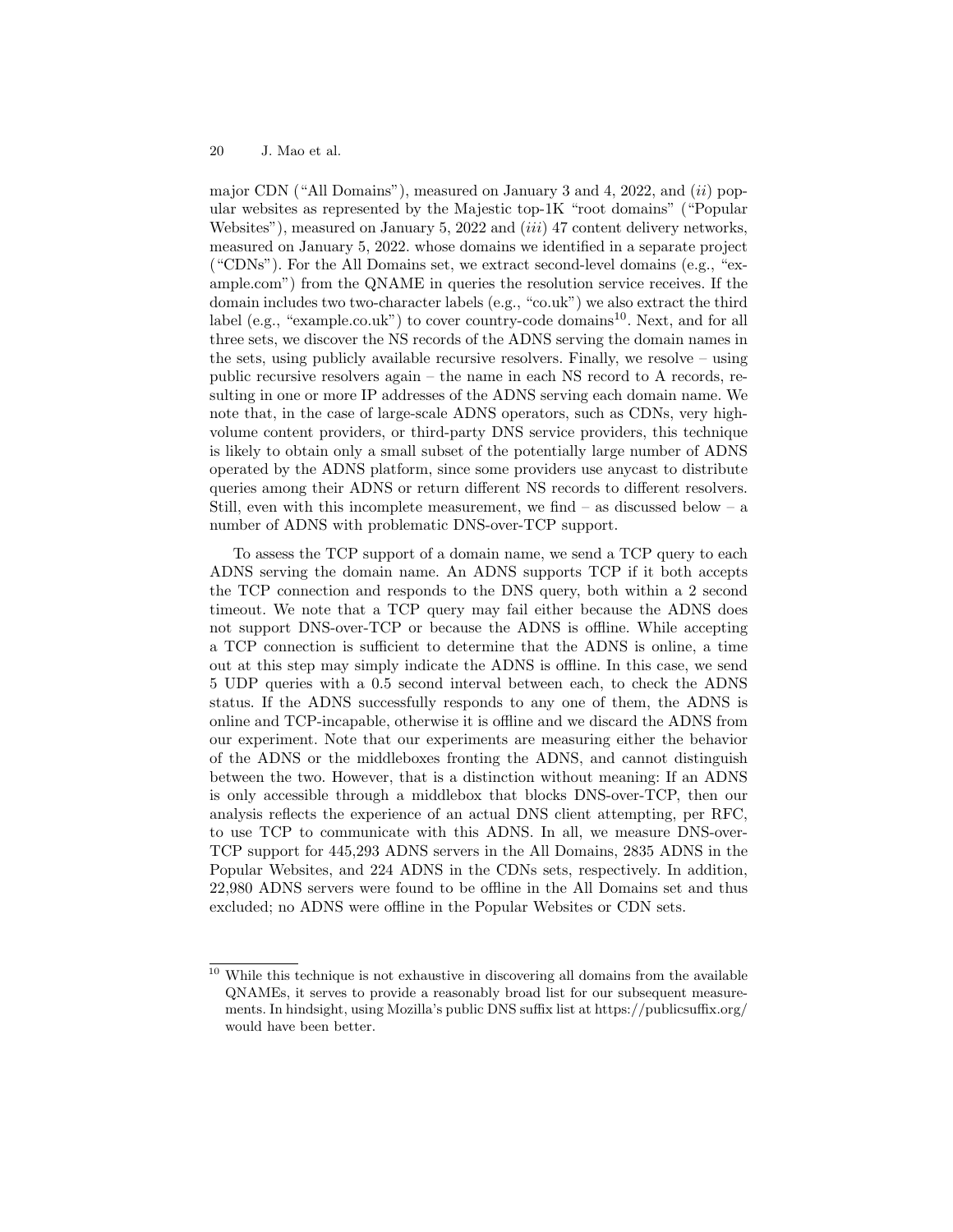|                                                         | All Domains              |      |      | Popular Websites | <b>CDNs</b> |              |
|---------------------------------------------------------|--------------------------|------|------|------------------|-------------|--------------|
| Domain Category                                         | Num.                     | $\%$ | Num. | $\%$             | Num.        | $\%$         |
| TCP queries succeed with all ADNS $ 10,067,248 95.1\% $ |                          |      | 954  | $96.5\%$         |             | 36 76.6%     |
| TCP queries fail with all ADNS                          | 280,981 2.7%             |      | 6    | $0.6\%$          |             | 10 21.3%     |
| Mixed outcome of TCP queries                            | $242,571$ 2.3%           |      | 29   | $2.9\%$          |             | $1 \, 2.1\%$ |
| All domains tested                                      | $ 10,590,800 $ $ 100\% $ |      | 989  | $100\%$          |             | 47 100%      |

Table 3: Domains using ADNS with a given DNS-over-TCP capability.

Table 3 summarizes the results of this experiment<sup>11</sup>. Over 5% of All Domains fail to resolve a TCP query through some of their ADNS. Among popular websites, which one would hope to be administered well, still around 3% exhibit failures to resolve the website over TCP from at least some of their ADNS. Surprisingly, CDNs are even more likely to fail: 10 of the 47 CDNs studied do not support DNS-over-TCP at all, at least by the ADNS probed. See Appendix B for the tested CDN list and individual CDN results. We conclude that egress resolvers choosing to switch to TCP as their transport medium will encounter a non-negligible amount of resolution failures as a result.

### 6 Race Condition in DNS-over-TCP Connection Reuse

The RFC standards [8, 29] recommend that a client and server keep TCP connections open to amortize the cost of the TCP handshake over multiple DNS resolutions. These standards further recommend letting clients initialize the closing process, but both parties are free to close the connection at will, after either a timeout or the completion of a DNS resolution.

Our ADNS supports TCP connection reuse, using the following policy: (1) A new TCP connection times out if no query arrives on this connection for two seconds, and (2) A TCP connection used by some queries times out after being idle for five seconds. The timeout values are shorter than the defaults of some mainstream DNS server implementations such as BIND9 due to the high traffic in our experiments but still in compliance with the recommended settings of RFC 7766 ("it is RECOMMENDED that the default server application-level idle period be on the order of seconds") [8].

A number of egress resolvers observed across our scans in Section 4.1 are shared among multiple ingress resolvers or different enterprise domains. When we happen to scan these resolvers in close time proximity, we observe them reusing their TCP connections to our ADNS. Of the 114,909 resolvers that used TCP for some of their queries to our ADNS, we observed 3653 to reuse a TCP connection, with the longest connection lasting over 24 hours. Furthermore, these connection-reusing resolvers are very active, accounting for 37.5% of all the queries from the resolvers we discovered in the major CDN's DNS logs. In fact, by deliberately grouping email probes close in time for the enterprises that

<sup>&</sup>lt;sup>11</sup> The table includes only 989 of the 1K popular websites because eleven of these domains either provide no NS records, the name servers listed fail to resolve to IP addresses, or none of the IP addresses responded to TCP or UDP queries.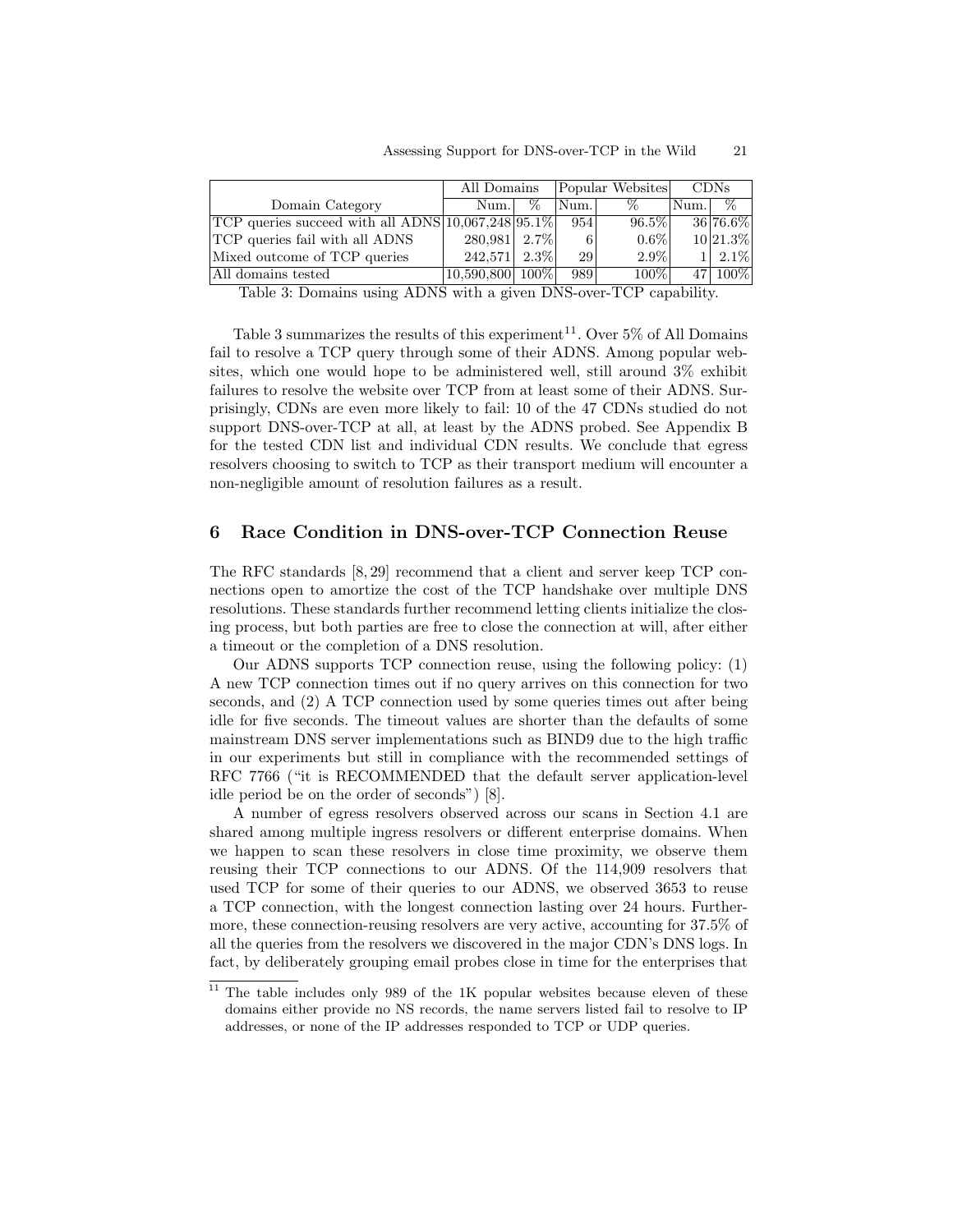

Fig. 9: An example of a race condition, where the client is attempting to reuse an established connection that the server is closing.

share egress resolvers, we were able to induce more connection reuse and observe 13.5% of enterprise resolvers (3135 out of 23197 that established TCP connections to our ADNS) reuse their connections. Clearly, TCP connection reuse is deployed in production on resolvers that are responsible for a significant part of the Internet DNS activity.

As a worrisome observation, we found incidents of a race between a connection reuse attempt from the egress resolver and a connection closing by our ADNS. Significantly, this race condition is not an artifact of a bug in an implementation but is a behavior allowed by the protocol specification. Consider the scenario in Figure 9, where the client would like to reuse the connection, and the server decides to close the connection while the second query from the client is in flight. In this scenario, the second query arrives at the closing server, in which case the server is either unable to receive the query from the socket, or unable to send the response back, depending upon implementation. In either case, the second query will be unanswered, and the client must retry, adding delay.

While this edge case can occur both when the server times out on an idle connection and when the server does not support connection reuse at all and closes the connection immediately after returning a DNS response, the latter is especially problematic as it makes the race condition more likely. Indeed, with connections closed after idling, a busy resolver interacting with a popular website may never experience long enough idle time for the connection to close, and the race described here would not arise. At the same time, the immediate unilateral closing of the connection by ADNS will have a high chance to coincide with the next client query, triggering the race.

Furthermore, one incident of this edge case may impact more than one query, particularly since TCP, as a streaming protocol, can transmit multiple DNS queries back-to-back, even within a single segment. Also, in the extreme case, a query retried after encountering the race condition might be sent over another active TCP connection to the ADNS – in fact, this may not be uncommon for busy public resolvers and ADNSs serving large or multiple zones (such as those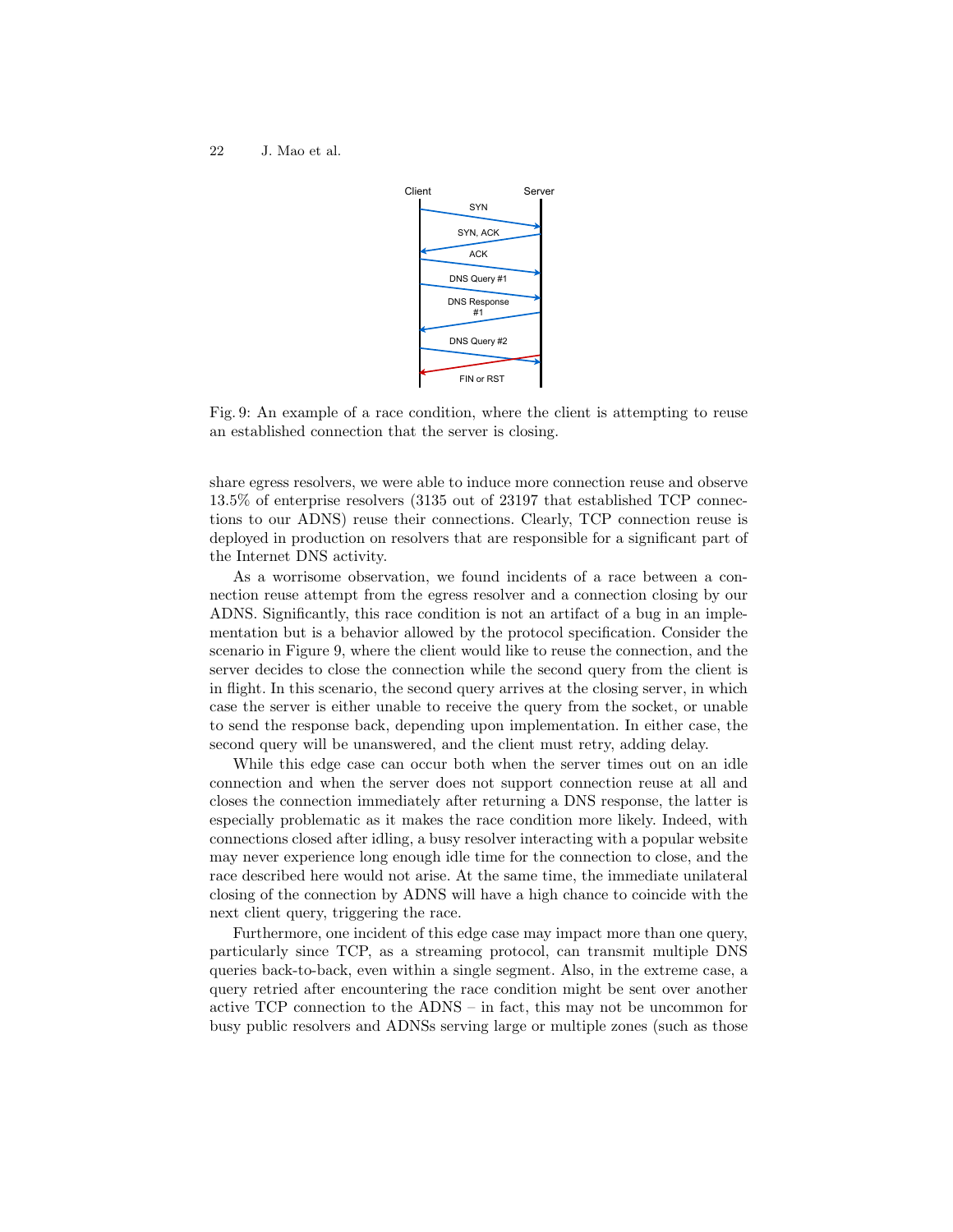| Category                                              | Number |              |
|-------------------------------------------------------|--------|--------------|
| All established TCP connections can be reused         |        | 662 67.3%    |
| None of the established TCP connections can be reused |        | 258 26.2%    |
| Mixed outcome of connection reuse                     |        | $63 6.4\% $  |
| All websites that established some TCP connections    |        | $983 100\% $ |

Table 4: TCP connection reuse by popular websites.

for CDNs). When the ADNS does not support connection reuse, this would lead to repeated failed resolution attempts.

In order to investigate the prevalence of immediate closing by ADNS, we consider handling of TCP connections by ADNS of (i) popular websites and (ii) a number of CDNs, since their behavior affects all content providers that subscribe to their service. We focus on ADNS that are likely to be busy in this experiment because, as discussed above, they are more prone to trigger the race.

To assess this behavior, our Popular Websites and CDNs scans described in Section 5 actually include two TCP queries over each connection, with the second query sent one second after receiving the response to the first. In accordance with the recommendation of RFC 7766, we expect connection reuse without explicitly including the EDNS0 edns-tcp-keepalive option (see Section 6.1).

Popular Websites Among the 2835 name servers serving the popular websites, 53 servers do not accept TCP connections or fail to respond to the first DNS query in a TCP connection – violating the DNS protocol. Of the remaining servers, only 1861 (66.9%) were observed to respond to the second query at least once. Table 4 breaks down the websites according to their connection reuse behavior. The take-away point is that a third of ADNS servers close their TCP connections immediately after sending a response, and a third of top-1K websites are affected by this behavior as at least some of their ADNS are in this category.

This result shows that roughly a third of popular websites use name servers that leave them highly exposed to the race condition, as some of their name servers do not support connection reuse. Thus, DNS-over-TCP performance for these websites may suffer.

Content Delivery Networks Turning to the ADNS serving content delivery networks, the results are quite different. Out of 37 CDNs that support DNS-over-TCP by at least some of their ADNS, 33 always support TCP connection reuse, while only two-thirds of the popular websites do. However, two out of four CDN providers that do not support TCP connection reuse are two major CDNs, which we label CDN1 and CDN2. In fact, based on their name servers we probed, these two CDNs behaved abnormally – albeit differently – in response to the resolver's attempt to reuse a connection. Neither explicitly closed the connection between servicing the first query and the second. CDN1 did ACK the second query, but then immediately initiated TCP connection closing. CDN2 ACK'ed the second query as well, but did not send a DNS response before our scanner timed out and initiated closing of the connection<sup>12</sup>.

 $^{12}$  We contacted both CDN1 and CDN2 about our findings. CDN1 acknowledged the bug, and CDN2 did not respond.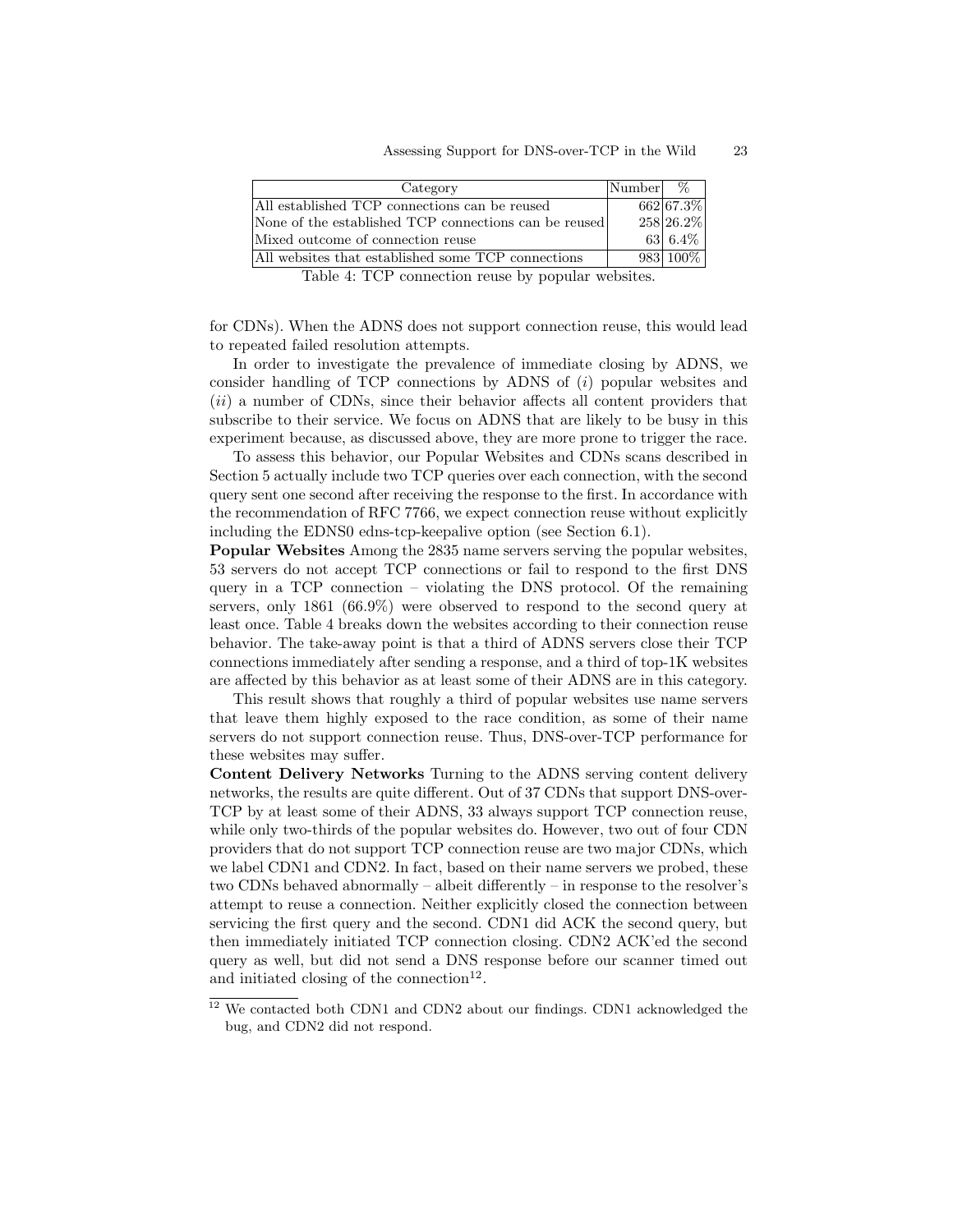Overall, we observe that resolvers often follow RFC recommendations and attempt to reuse a TCP connection for DNS-over-TCP queries. At the same time, popular websites commonly close the connections immediately, and some major CDNs, serving large portions of Web traffic, mishandle connection reuse. Either case is problematic: immediate close can lead to a race condition and possible performance degradation, and mishandling leads to a deterministic failure of queries that reuse existing connections and a potentially significant disruption in the DNS resolution process.

#### 6.1 Deployment of edns-tcp-keepalive

RFC 7828 [39] allows clients and servers to negotiate the idle timeout of the current TCP connection through an EDNS0 edns-tcp-keepalive option. The client signals its desired TCP connection keepalive time to the server. Upon receipt, the server can determine the value it wishes to use – either accepting the client's value, modifying it, or rejecting the persistent connection – and return its decision to the client. Support for this EDNS0 option can mitigate the TCP race condition discussed above, especially if the server maintains the connection slightly longer than as negotiated.

RFC 7828 is already supported by some widely deployed DNS software, including BIND9. We assess the adoption of this mechanism by popular websites. To this end, we rescan the authoritative servers of Majestic top-1K websites and the 47 CDNs, including the edns-tcp-keepalive option in the first query to each ADNS. The second query is still sent 1 second after receiving the response to the first, and we set the keepalive to 2 seconds to be significantly larger than our actual interval.

Unfortunately, we find support for the edns-tcp-keepalive option to be sparse. Only 263 ADNS, serving 140 top-1K websites, negotiate the edns-tcp-keepalive option with our scanner by appending their corresponding options in DNS responses. 244 (92.8%) out of 263 of these ADNS set this value to 30 seconds, which is the default option value in BIND9, as well as the default waiting time before it timeouts an idle TCP connection. Further, none of the CDN we study support edns-tcp-keepalive, at least judged by the ADNS we probed. In addition, we find that 36 ADNS servers in Popular Websites set the edns-tcp-keepalive option in their responses but close the connection before the specified keepalive value, resulting in a failed second query. This is obviously a non-compliant behavior.

We note that RFC 7828 does not address the situation where a resolver explicitly requests a keepalive in its first query, the ADNS refuses, but before the resolver receives the response with the refusal, another query arrives at the resolver. An opportunistic resolver may pipeline the second query through the current connection, and it will be left unanswered.

### 6.2 Addressing the Connection Reuse/Closing Race

We showed a high potential for the race between TCP connection reuse and closing: many resolvers attempt to reuse a connection when it is available and

<sup>24</sup> J. Mao et al.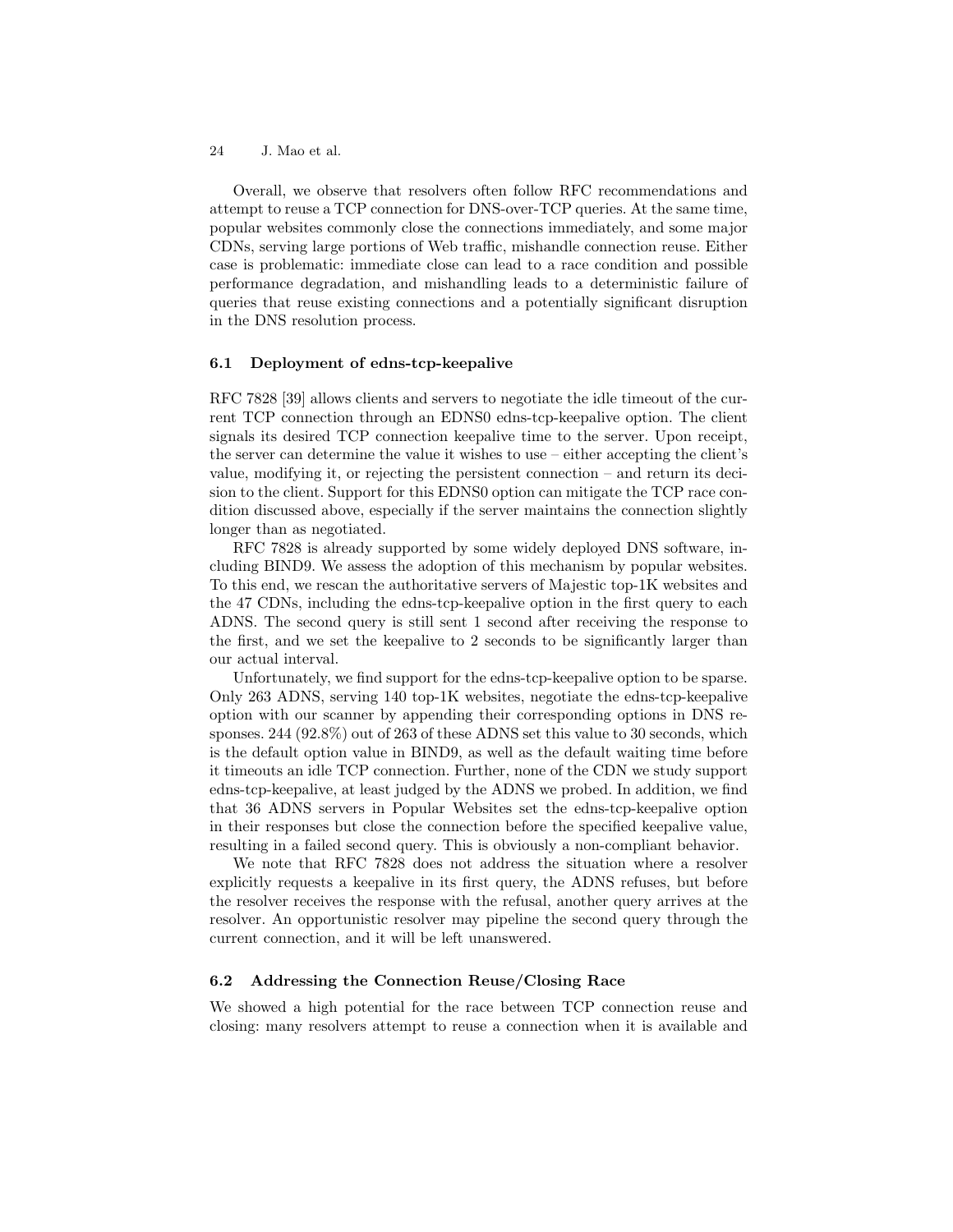many ADNSs close their connections right after sending a response. As long as DNS interactions over TCP are rare, the few TCP queries that do occur are unlikely to encounter another connection for reuse, and the above race will be rarer still. Indeed, on a 5-minute packet trace of TCP queries at one of the ADNS servers at the major CDN, resolvers reused only 19 of the 15436 observed TCP connections. Still, we believe this issue needs to be addressed at the protocol level, before it can inflict practical harm, in the case the current activities within the DNS community do lead to a shift towards connection-oriented DNS communication. We stress that this issue extends beyond DNS-over-TCP, as DNS-over-TLS [14] and DNS-over-QUIC [16] explicitly inherit connection reuse policies from DNS-over-TCP. We believe the following simple modifications to these policies would remove a possibility for the race.

- A resolver must not reuse a TCP connection unless an explicit ends-tcpkeepalive negotiation has been completed, so that resolver would know for how long the ADNS will maintain the connection.
- Similar to timed wait in TCP, An ADNS must retain an active connection for 2MSL (maximum segment lifetimes) beyond the negotiated keepalive duration. At the same time, the resolver must not reuse a connection beyond the negotiated keepalive duration.
- As an optional optimization (a further study would be needed to decide if this is worth the complications), a resolver may indicate its support for TCP connection reuse in an EDNS0 option with its initial UDP query. An ADNS that supports persistent connections may then indicate a default keepalive value with its UDP TC response to such a query, allowing the client to immediately learn the possibility of reusing the fallback connection. The client, in the TCP fallback, can choose any keepalive value that does not exceed the indicated default. The ADNS must accept this value during the TCP interaction.

### 7 Ethical Considerations

We realize our scans may be confused for malicious activity by some scanned networks, or be otherwise unwanted. We employ the following measures (representing to the best of our knowledge the best practices developed by the measurement community) to minimize the affect to the Internet.

- We randomly shuffle the targets of our open resolver scan to avoid high probing rates for a given network and triggering alerts for address scanning.
- We encode our contact information in the query strings used in our open resolver measurement. The strings are formatted according to the following pattern: "[keyword]-[target-IP]-email-[email-addr].our.zone".
- All the scanner machines we used in this paper have publicly accessible reverse DNS records, and the organizations of these machines can be looked up in WHOIS database by their IP addresses.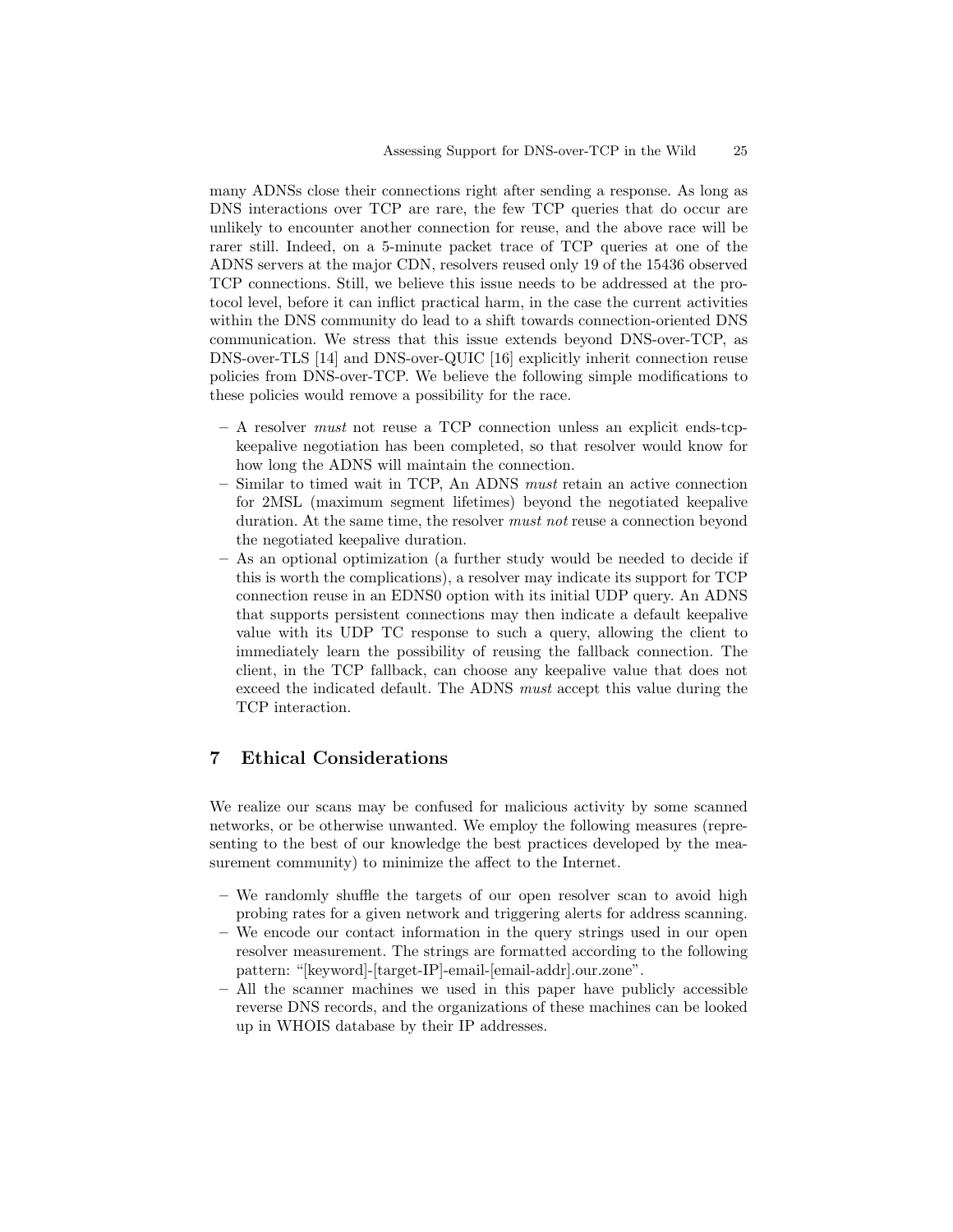- 26 J. Mao et al.
- We embed the same message in the email sent in our enterprise resolver measurements as well.
- We maintain an exclusion list, which includes the IP addresses and the hostnames of the organizations who previously expressed their unwillingness to join experiments. We exclude these IP addresses and hostnames from subsequent measurements.

We received 14 complaints and inquiries (including one notification from a public shared spam reporting service) from our enterprise email scans. We responded to all of them quickly and excluded from our future experiments those who expressed their unwillingness to participate. We did not receive any complaints from our open resolver and RIPE Atlas scan.

## 8 Conclusion

In this paper, we assess the support of DNS-over-TCP, which has generated significant interest due to its more secure nature. On the one hand, while we find significantly higher support for TCP fallback by recursive resolvers than prior studies, there is still a number of resolvers that are not capable of TCP fallback. In particular, we assess 116,851 egress resolvers, responsible for  $66.2\%$ of all queries to a major CDN's ADNS platform, and find that 2.7%-4.8% of them, contributing 1.1% to 4.4% of all queries from the resolvers we measured, were unable to perform a TCP fallback when instructed by an ADNS. Thus, ADNS operators deciding to force DNS-over-TCP usage via TCP fallback face the risk of cutting off a non-negligible amount of their potential users.

On the other hand, we find a number of authoritative name servers, including those serving some popular websites and several content delivery networks, to not accept DNS queries over TCP. Indeed, around 3% of popular websites, and over 5% of domains at large, are served by at least some ADNS failing to answer queries over TCP, while 9 out of 47 CDNs we consider also exhibit this behavior. Thus, a resolver operator choosing to switch to DNS-over-TCP today would essentially make its users unable to reliably access these domains as well as all content delivered by these CDNs.

Further, we uncover a race condition that may occur in DNS-over-TCP and find that 32.4% of authoritative DNS servers serving Majestic top-1K popular websites are vulnerable to this condition. Finally, we observe abnormal behavior by two major CDNs in their DNS-over-TCP support.

We hope our findings will inform DNS operators who consider possible adoption of DNS-over-TCP and help improve DNS-over-TCP support of the platforms that have already adopted it.

Acknowledgement We thank the anonymous reviewers, and especially our shepherd, Alessio Botta, for useful comments and guidance. We are indebted to CWRU IT organization ("UTech") for its continued support, without which this research would not be possible. The work of Jiarun Mao and Michael Rabinovich was supported in part by NSF through grant CNS-1647145.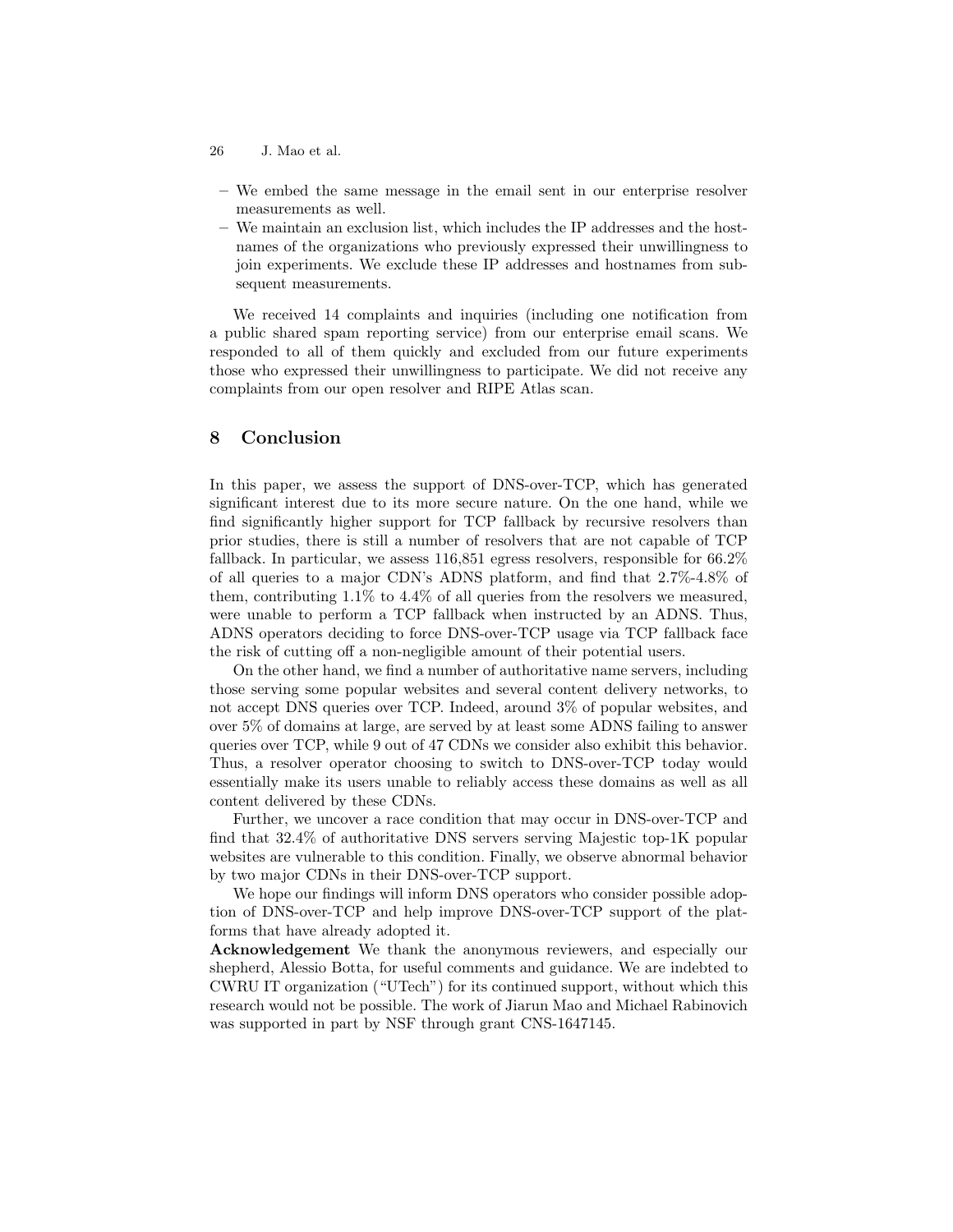### References

- 1. https://osf.io/6ysxv/
- 2. Al-Dalky, R., Rabinovich, M., Schomp, K.: A look at the ECS behavior of DNS resolvers. In: Proceedings of the ACM Internet Measurement Conference. pp. 116– 129 (2019)
- 3. Al-Dalky, R., Schomp, K.: Characterization of collaborative resolution in recursive DNS resolvers. In: International Conference on Passive and Active Network Measurement. pp. 146–157. Springer (2018)
- 4. Barnes, R., Hoffman-Andrews, J., Kasten, J.: RFC 8555: Automatic certificate management environment (acme) (2019)
- 5. Böttger, T., Cuadrado, F., Antichi, G., Fernandes, E.L., Tyson, G., Castro, I., Uhlig, S.: An empirical study of the cost of DNS-over-HTTPS. In: Proceedings of the ACM Internet Measurement Conference. pp. 15–21 (2019)
- 6. Damas, J., Graff, M., Vixie, P.A.: RFC6891: Extension mechanisms for DNS (EDNS0) (2013)
- 7. Deccio, C., Davis, J.: DNS privacy in practice and preparation. In: Proceedings of the 15th International Conference on Emerging Networking Experiments And Technologies (CoNEXT). pp. 138–143 (2019)
- 8. Dickinson, J., Dickinson, S., Bellis, R., Mankin, A., Wessels, D.: RFC 7766: DNS transport over TCP-implementation requirements (2016)
- 9. DNS-OARC: https://www.dns-oarc.net/oarc/data/ditl (2018)
- 10. Eastlake, D.: RFC 2535: Domain name system security extensions (1999)
- 11. Hansen, T., Crocker, D., Hallam-Baker, P.: RFC 5585: DomainKeys identified mail (DKIM) service overview (2009)
- 12. Hoffman, P., McManus, P.: RFC 8484: Dns queries over https (doh) (2018)
- 13. Hoffman, P., Schlyter, J.: RFC6698: The dns-based authentication of named entities (DANE) transport layer security (tls) protocol: Tlsa (2012)
- 14. Hu, Z., Zhu, L., Heidemann, J., Mankin, A., Wessels, D., Hoffman, P.: RFC 7858: Specification for dns over transport layer security (tls) (2016)
- 15. Hu, Z., Zhu, L., Heidemann, J., Mankin, A., Wessels, D., Hoffman, P.: RFC7858: Specification for dns over transport layer security (tls) (2016)
- 16. Huitema, C., Shore, M., Mankin, A., Dickinson, S., Iyengar, J.: Specification of DNS over Dedicated QUIC Connections. Internet-Draft draft-huitema-quicdnsoquic-07, work in Progress
- 17. Huston, Geoff: https://labs.ripe.net/Members/gih/ a-question-of-dns-protocols (Aug 2013)
- 18. Kitterman, S.: RFC 7208: Sender policy framework (SPF) for authorizing use of domains in email (2014)
- 19. Klein, A., Shulman, H., Waidner, M.: Internet-wide study of DNS cache injections. In: IEEE INFOCOM. pp. 1–9. IEEE (2017)
- 20. Klensin, J.: RFC 2821: Simple mail transfer protocol (2001)
- 21. Klensin, J.: RFC 5321: Simple mail transfer protocol (2008)
- 22. Kührer, M., Hupperich, T., Bushart, J., Rossow, C., Holz, T.: Going wild: Largescale classification of open DNS resolvers. In: Proceedings of the ACM Internet Measurement Conference (2015)
- 23. Kührer, M., Hupperich, T., Rossow, C., Holz, T.: Exit from hell? reducing the impact of amplification DDoS attacks. In: 23rd {USENIX} Security Symposium ({USENIX} Security 14). pp. 111–125 (2014)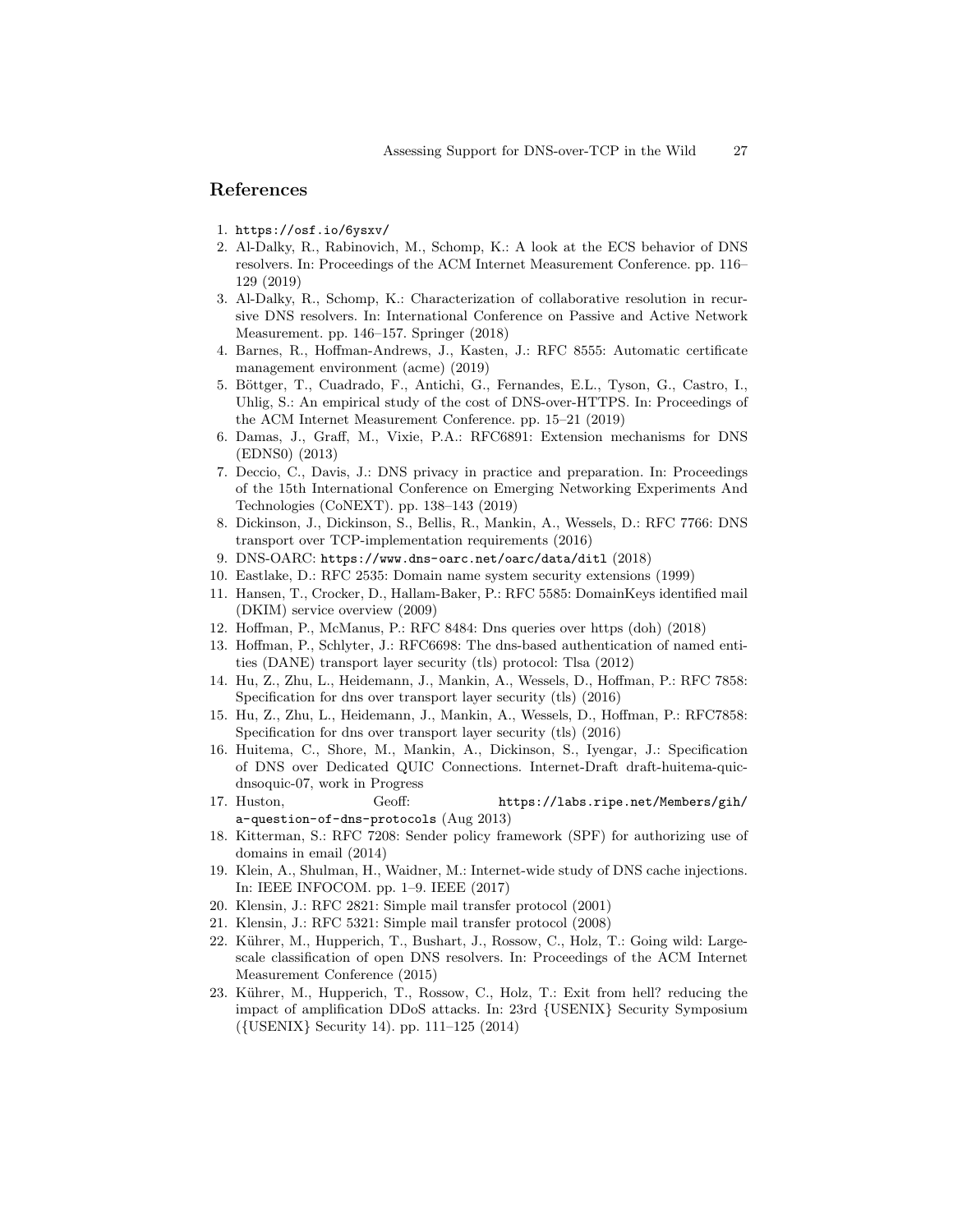- 28 J. Mao et al.
- 24. Lian, W., Rescorla, E., Shacham, H., Savage, S.: Measuring the practical impact of DNSSEC deployment. In: 22nd USENIX Security Symposium. pp. 573–588 (2013)
- 25. Lu, C., Liu, B., Li, Z., Hao, S., Duan, H., Zhang, M., Leng, C., Liu, Y., Zhang, Z., Wu, J.: An end-to-end, large-scale measurement of DNS-over-encryption: How far have we come? In: Proceedings of the ACM Internet Measurement Conference. pp. 22–35 (2019)
- 26. MacFarland, D.C., Shue, C.A., Kalafut, A.J.: Characterizing optimal DNS amplification attacks and effective mitigation. In: International Conference on Passive and Active Network Measurement. pp. 15–27. Springer (2015)
- 27. Majestic Top Million Root Domains List: https://majestic.com/reports/ majestic-million (2021)
- 28. Mockapetris, P.: RFC 883: Domain names implementation and specification (1983)
- 29. Mockapetris, P.V.: RFC 1035: Domain names-implementation and specification (1987)
- 30. Moura, G.C.M., M¨uller, M., Davids, M., Wullink, M., Hesselman, C.: Fragmentation, truncation, and timeouts: Are large dns messages falling to bits? In: Passive and Active Measurement. pp. 460–477 (2021)
- 31. Randall, A., Liu, E., Akiwate, G., Padmanabhan, R., Voelker, G.M., Savage, S., Schulman, A.: Trufflehunter: Cache snooping rare domains at large public dns resolvers. In: Proceedings of the ACM Internet Measurement Conference. pp. 50– 64 (2020)
- 32. van Rijswijk-Deij, R., Sperotto, A., Pras, A.: DNSSEC and its potential for DDoS attacks: a comprehensive measurement study. In: Proceedings of the ACM Internet Measurement Conference. pp. 449–460 (2014)
- 33. RIPE: Atlas. https://atlas.ripe.net/ (2021)
- 34. Schomp, K., Callahan, T., Rabinovich, M., Allman, M.: On measuring the clientside DNS infrastructure. In: Proceedings of the ACM Internet Measurement Conference. pp. 77–90. ACM (2013)
- 35. Shulman, H., Waidner, M.: Is the Internet Ready for DNSSEC: Evaluating Pitfalls in the Naming Infrastructure. In: International Workshop on Traffic Monitoring and Analysis (TMA) (2016)
- 36. The Shadowserver Foundation: https://scan.shadowserver.org/dns/ (2020)
- 37. Vixie, P.: RFC 2671: Extension Mechanisms for DNS (EDNS0) (1999)
- 38. Vixie, P., Schryver, V.: DNS response rate limiting (DNS RRL). http://ss.vix. su/\~vixie/isc-tn-2012-1.txt (2012)
- 39. Wouters, P., Abley, J., Dickinson, S., Bellis, R.: RFC 7828: The edns-tcp-keepalive EDNS0 option (2016)
- 40. Zhu, L., Hu, Z., Heidemann, J., Wessels, D., Mankin, A., Somaiya, N.: Connectionoriented DNS to improve privacy and security. In: 2015 IEEE symposium on security and privacy. pp. 171–186. IEEE (2015)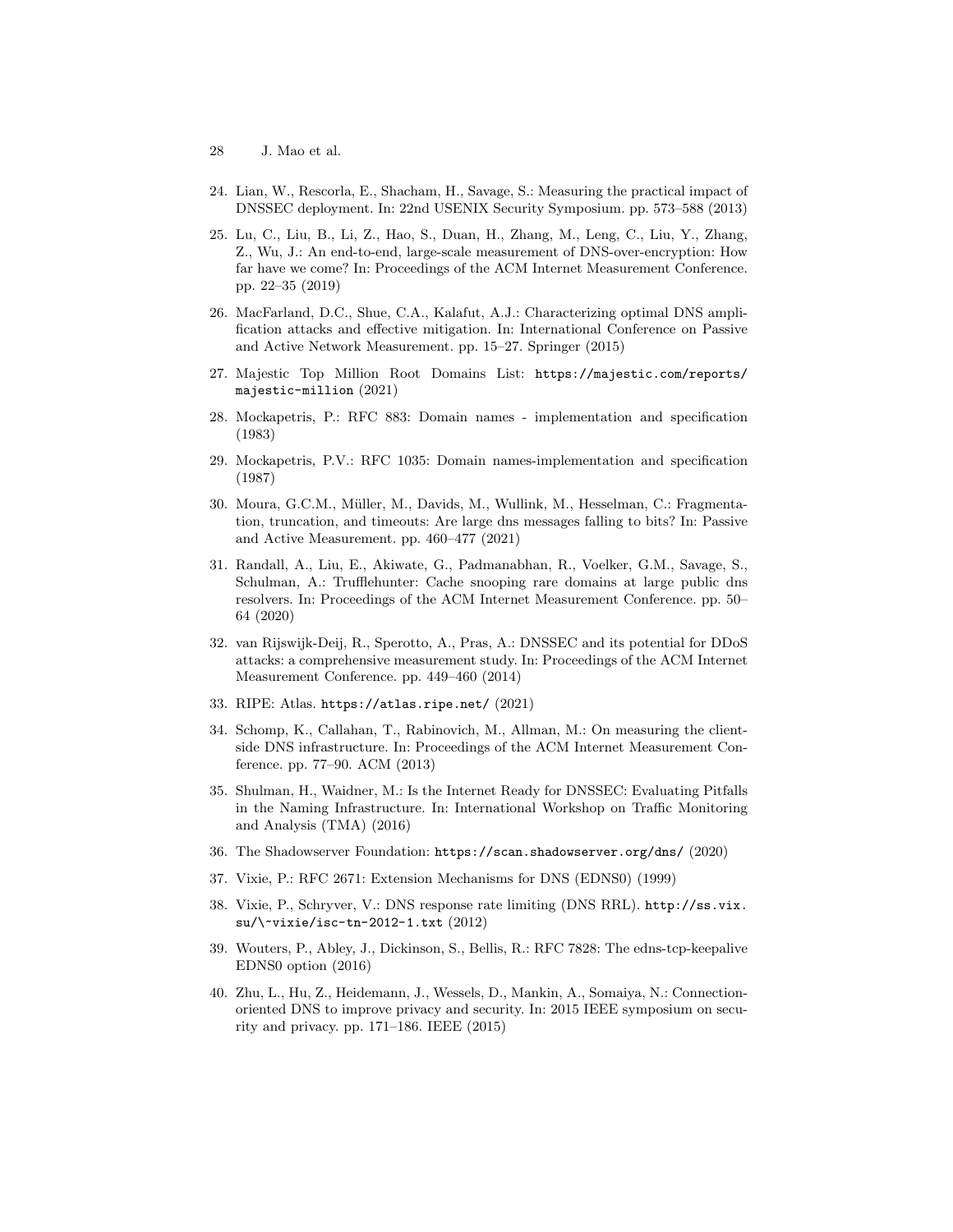### A Matching Algorithm

Algorithm 1 Split an array of DNS queries with a given (QNAME,QTYPE) pair into an array of clusters (as defined in Section 4.3). Queries that cannot be assigned to any cluster are added to a pseudo cluster.

- Input: array  $queries \leftarrow all UDP and TCP queries with the given QNAME and$ QTYPE pair in chronological order.
- **Input:** float  $max_time \leftarrow maximum$  delay between a UDP query and a TCP query in TCP-fallback.
- Output: array of arrays clusters  $\leftarrow$  each inner array is a cluster of UDP/TCP queries. The last inner array is the pseudo cluster of UDP queries that cannot be assigned to any cluster. The clusters appear in the outer array in chronological order, i.e., the first query in a later cluster comes after the last query in an earlier cluster. The queries within a cluster are also in chronological order.
- 1: procedure SplitIntoClusters(queries, max time)

|     | $\frac{1}{2}$                                                                                                          |
|-----|------------------------------------------------------------------------------------------------------------------------|
| 2:  | $clusters \leftarrow \text{empty array}$                                                                               |
| 3:  | $pseudo\_cluster \leftarrow \text{empty array}$                                                                        |
| 4:  | $cluster \leftarrow \text{empty array}$                                                                                |
| 5:  | for each TCP query $q_{tcp}$ in <i>queries</i> in chronological order do                                               |
| 6:  | $qs_{udp} \leftarrow \text{UDP queries in queries within } max_time \text{ before } q_{top}$                           |
| 7:  | <b>if</b> $(qs_{udp} \cap cluster) = \emptyset$ and $cluster \neq \emptyset$ then<br>$\triangleright$ cluster boundary |
| 8:  | append <i>cluster</i> to <i>clusters</i>                                                                               |
| 9:  | $cluster \leftarrow \text{empty array}$                                                                                |
| 10: | append each query q in $q_{s_{udp}}$ to <i>cluster</i> unless q is already in <i>cluster</i>                           |
| 11: | append $q_{tcp}$ to <i>cluster</i>                                                                                     |
| 12: | if <i>cluster</i> is not empty then                                                                                    |
| 13: | append <i>cluster</i> to <i>clusters</i>                                                                               |
| 14: | remove all queries in <i>clusters</i> from <i>queries</i>                                                              |
| 15: | <b>for</b> each $q_{udp}$ in queries <b>do</b> $\triangleright$ All remaining queries in queries are UDP               |
| 16: | add $q_{udp}$ to pseudo_cluster                                                                                        |
| 17: | append <i>pseudo_cluster</i> to <i>clusters</i>                                                                        |
| 18: | return <i>clusters</i>                                                                                                 |

Algorithm 2 Label DNS queries according to whether they represent TCPfallback successes, failures, or indeterminate cases.

- **Input:** map  $m \leftarrow QNAME$  and  $QTYPE$  pair ("qpair") as keys and arrays of chronologically ordered queries with the corresponding *qpair as values*.
- Input: float  $max_time \leftarrow maximum$  delay between a UDP query and a TCP query in TCP-fallback.
- Output: map  $labels \leftarrow$  queries as keys and labels of success, failure, or indeterminate as values.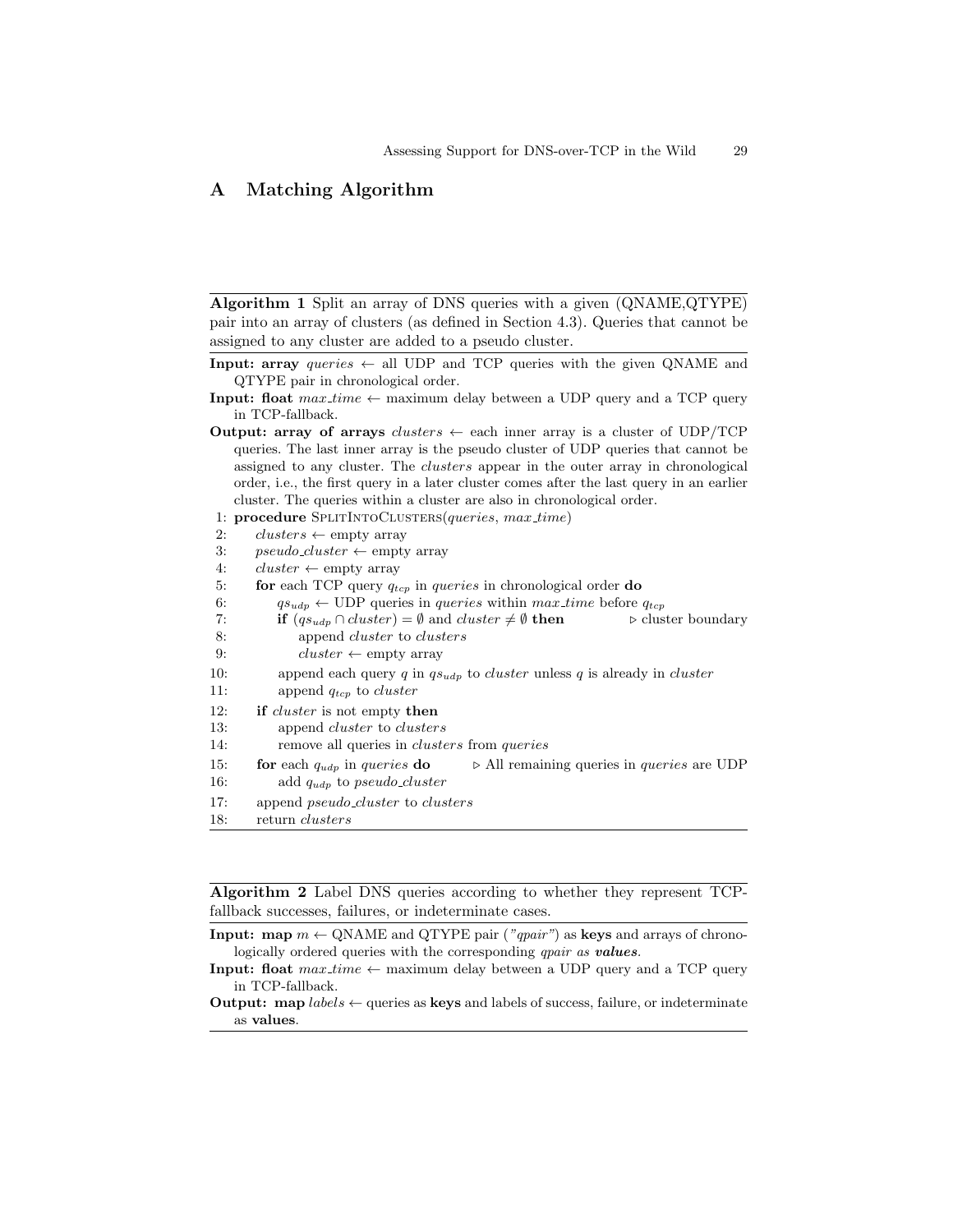1:  $labels \leftarrow \text{empty map}$ 2: for qpair, queries in m do 3: clusters ← SPLITINTOCLUSTERS(queries,  $max_time)$ 4: for each cluster in clusters excluding pseudo cluster do 5:  $used\_qSet_{tcp} \leftarrow \text{empty set}$ 6: *indeterminate\_qSet<sub>udp</sub>*  $\leftarrow$  empty set 7: pending  $qSet_{udp} \leftarrow \text{empty set}$ 8: pending\_count\_ $qs_{udp} \leftarrow 0$ 9: owners  $\leftarrow$  empty map (from UDP queries to tentatively matching TCP queries) 10: **for** each *query* in *cluster* **do** 11: **if** *query* is a UDP query **then**  $\triangleright$  **else** statement in line 36 12: first  $q_{tcp} \leftarrow$  the first TCP query in *cluster* following *query* and not in used- $qSet_{tcp}$ 13: **if**  $first\_q_{top}$  is null **then** 14: add *query* to *indeterminate\_qSet<sub>udp</sub>* 15: add queries in  $pending\_qSet_{udp}$  to indeterminate  $qSet_{udp}$ 16:  $pending\_count\_qs_{udp} \leftarrow 0$ 17: else 18: add first  $q_{tcp}$  to used  $qSet_{tcp}$ 19:  $owners[query] \leftarrow first_q_{top}$ 20: **if**  $indeterminate_qSet_{udp}$  is empty **then** 21: add *query* to *pending qSet<sub>udp</sub>* 22:  $pending\_count\_qs_{udp} + +$ 23: else 24:  $last_{\text{q}_{\text{udp}}} \leftarrow$  last query in indeterminate  $qSet_{\text{udp}}$ 25: **if** time(first<sub>-qtcp</sub>) – time(last<sub>-qudp</sub>) > max\_time then 26: **for** each q in indeterminate  $qSet_{udp}$  **do** 27:  $labels[q] \leftarrow \text{indeterminate}$ 28: remove *owners*[q] from *cluster* 29: remove q from *cluster* 30: clear indeterminate\_ $qSet_{udp}$ 31:  $used\_qSet_{tcp} \leftarrow \{first\_q_{tcp}\}$ 32:  $pending\_qSet_{udp} \leftarrow \{query\}$ 33:  $pending_count_qs_{udp} \leftarrow 1$ 34: else 35: add *query* to *indeterminate\_* $qSet_{udp}$ 36: else . if statement in line 11 37: **if** pending count  $qs_{udp} > 0$  then  $\triangleright$  Can be 0 if cluster only has a TCP query 38: pending\_count\_ $qs_{udp}$  – – 39: if  $pending_count_qs_{udp} = 0$  then 40: **for** each q in pending  $qSet_{udp}$  **do** 41:  $labels[q] \leftarrow success$ 42: clear pending  $qSet_{udp}$ 43: **for** each q in indeterminate  $qSet_{udp}$  do 44:  $labels[q] \leftarrow \text{indeterminate}$ 45: for each q in pseudo  $Q_t$  cluster do 46:  $labels[q] \leftarrow failure$ 47: return labels